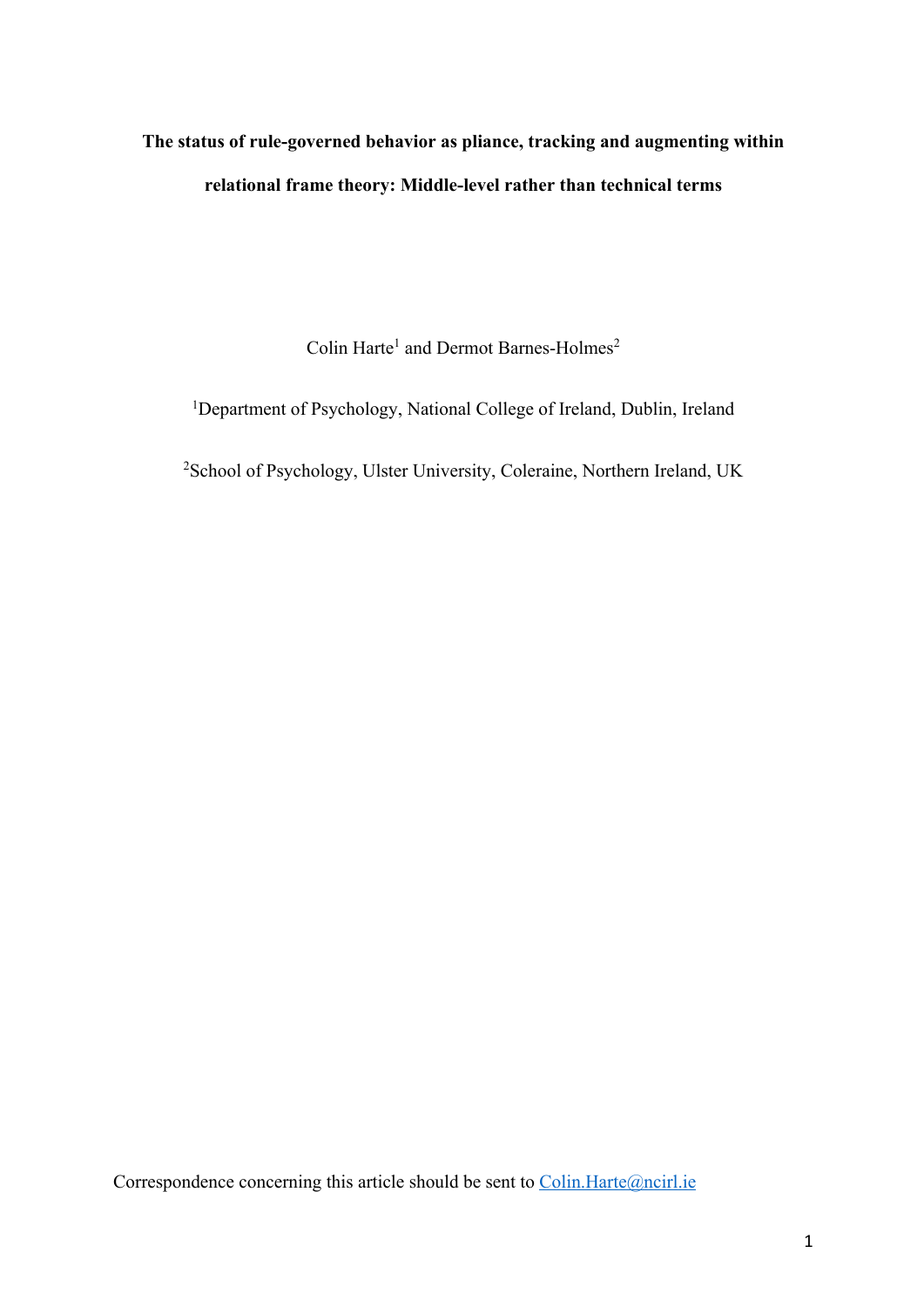### **Abstract**

A recent systematic review has highlighted that the terms pliance, tracking, and augmenting have rarely been used as the basis for conducting systematic experimental-analytic research since their conception in 1982, despite their theoretical centrality to the study of rulegoverned behavior and their presumed impact on psychological suffering. Given that some time has passed since the review article, it may be useful to reflect again upon their place within the literature on the experimental analysis of human behavior, and relational frame theory in particular. As such, the current article constitutes a "position piece" rather than another formal systematic review. In reviewing (informally) the literature since the systematic review, the recent emergence of psychometric research involving these concepts could be seen as reinforcing the original conclusions, in that researchers are recognizing that pliance, tracking and augmenting may be of limited value in the experimental analysis of human behavior. Instead, the concept of rule-governed behavior itself, as well as the subcategories of pliance, tracking and augmenting, should be considered middle-level terms, which lack the relative precision of more technical terms within the literature on relational frame theory.

## KEYWORDS: PLIANCE; TRACKING; AUGMENTING; RULE-GOVERNED BEHAVIOR; RFT/ACT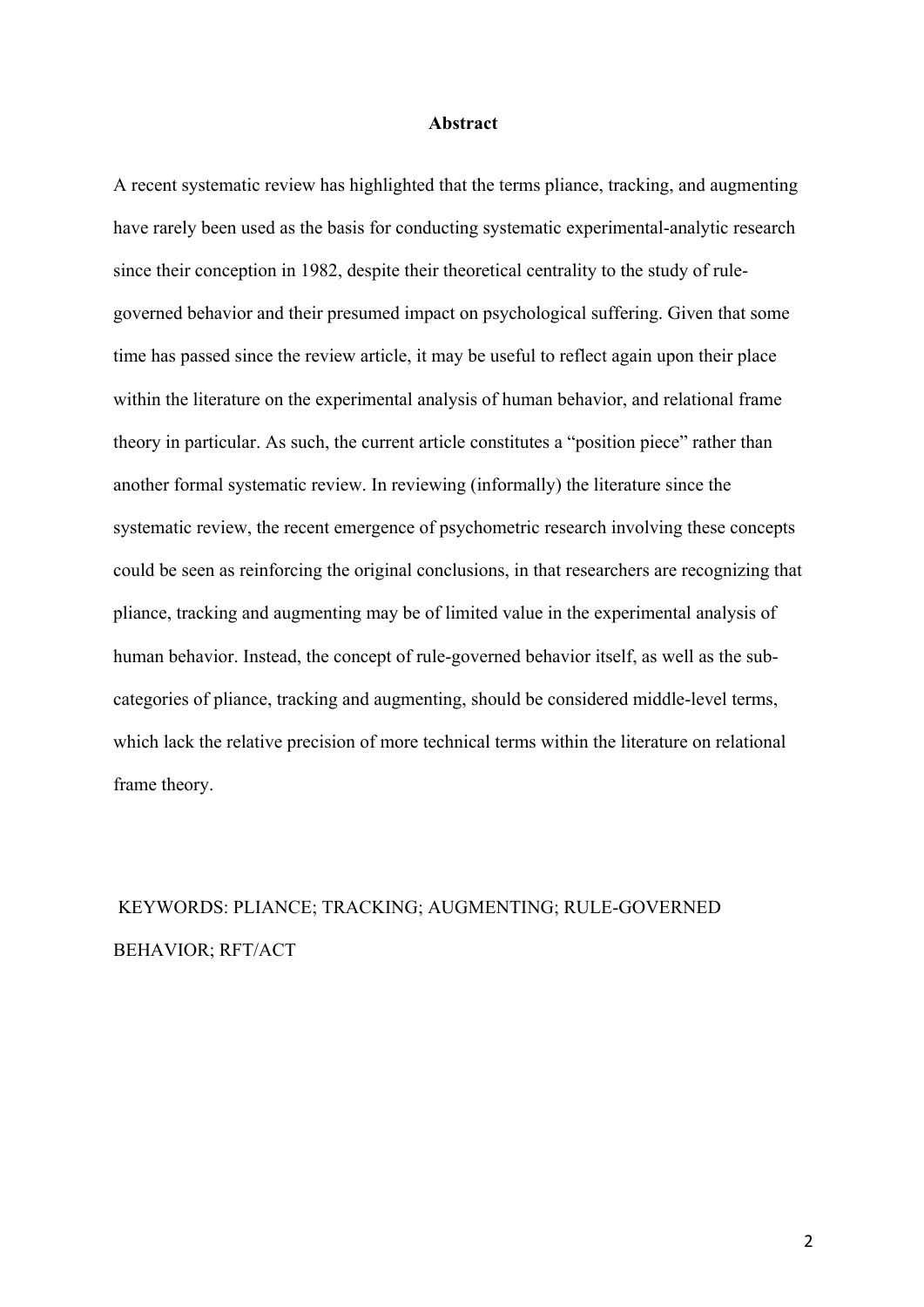Research into rule-governed behavior has long been a focal point of experimental inquiry within behavior-analysis, and has formed the conceptual basis of a prominent third-wave psychological therapy, Acceptance and Commitment Therapy (ACT; Hayes et al., 1999). Almost 40 years ago, three functional classes of rule-governed behavior were proposed: pliance, tracking, and augmenting (Zettle & Hayes, 1982), which were used in producing a potential theoretical framework for cognitive-behavior therapy.

In brief, *pliance* refers to rule-governed behavior that is controlled predominantly by speaker mediated consequences for a correspondence between behavior and the rule (e.g., "you can only watch television after you finish your homework" where doing one's homework is under the control of the speaker mediated consequence of being able to watch television). The consequence (watching television) does not need to be explicitly stated in the rule but may be implied by the speaker and inferred by the listener (in this case, the listener "understands" that the speaker will allow access to the television only when the homework is complete). *Tracking* refers to rule-governed behavior that is controlled predominantly by the correspondence between environmental contingencies and the rule. That is, behavior under the control of this type of instruction is mediated by (potentially) contacting the consequences specified (explicitly or implicitly) in the rule itself, for example "study hard to do well in your exams and you will feel great afterwards" (in this example, the reference to "feeling great" may be explicitly stated or implied by the speaker, but in both cases the consequence must be inferred by the listener).

Finally, *augmenting* refers to rule-governed behavior that can occur together with pliance or tracking to alter the extent to which rule-specified consequences have reinforcing or punishing properties. Augmentals were suggested to take two forms: *motivative and formative*. A motivative augmental was argued to momentarily increase or decrease the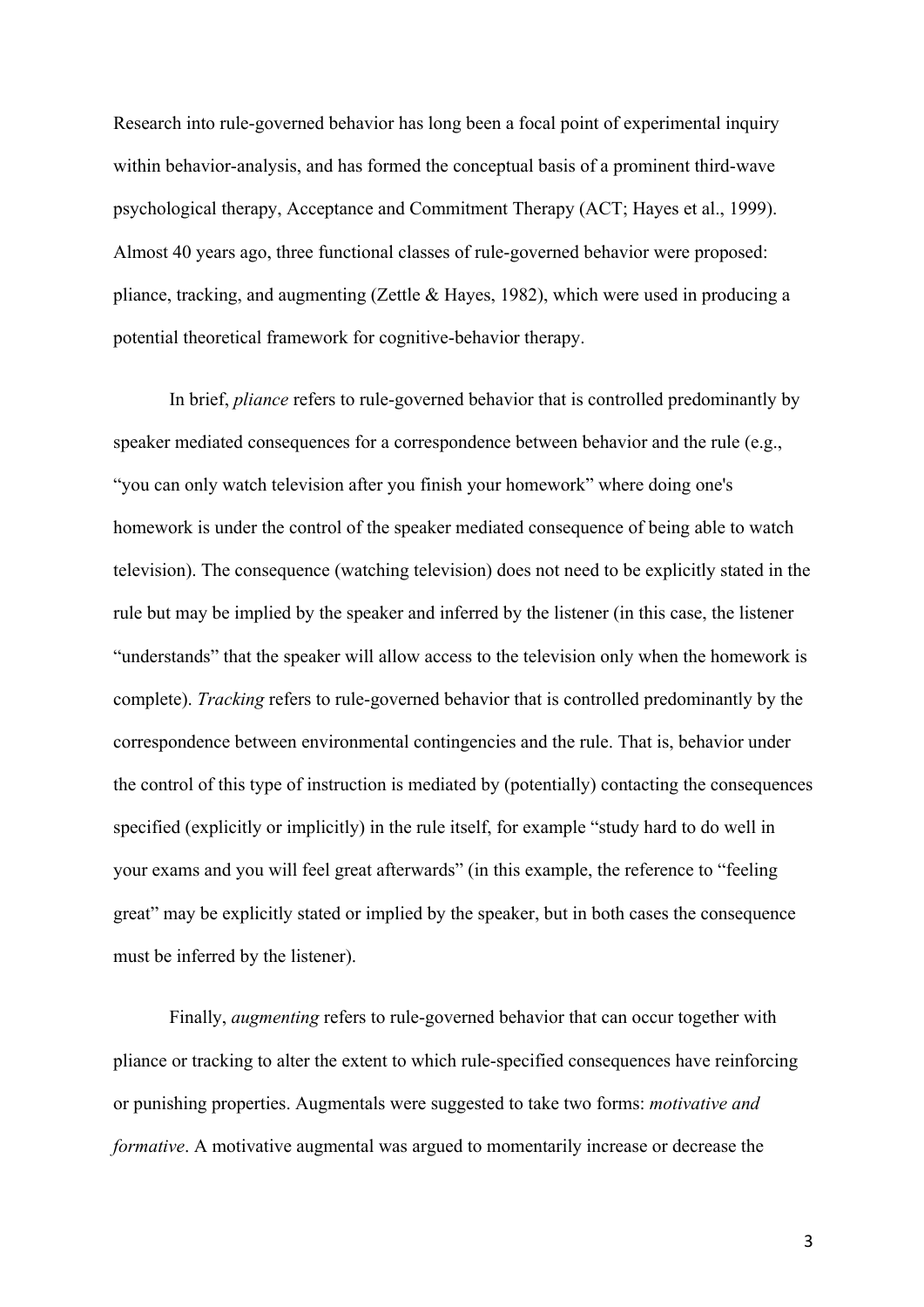extent to which a previously established consequence functions as a reinforcer or punisher. For example, "it's very cold outside today. You should wear a hat to keep you warm" could be considered a motivative augmental if it temporarily increased the reinforcing value of putting on a hat. A formative augmental, on the other hand, was argued to establish reinforcing or punishing functions for a previously neutral stimulus. For example, "this piece of paper is a voucher that will get you a free hat" could be considered a formative augmental if it established the piece of paper as a reinforcer. In general, when defining pliance, tracking and augmenting, it is important to emphasize that they are defined as antecedent verbal stimuli, and thus they influence the behavior of a listener because they refer to (either explicitly or implicitly) "apparent" consequences (i.e., they actualize specific functions in the stimuli for the listener).

While these functional classes of rule-governed behavior have sat within behavior analytic discourse since their inception almost 40 years ago, a recent systematic review highlighted that these terms have rarely been used as the basis for conducting systematic experimental psychological research in that time (Kissi, et al., 2017). Specifically, Kissi et al. first identified articles using eleven search terms (i.e., "rule governed behavior", "rulegoverned behavior", "verbal regulation", "instructional control", "verbal rule", "instructed behavior", "instructed learning", "instruction following", "instruction-following", "rule following", "rule-following") across five online databases (i.e., "Web of Science", "PsychINFO", "PsychArticles", "PubMed (Medline)", "Google Scholar"). Experts were also contacted for suggestions of other potentially relevant sources. From the articles identified, records were included if they: 1. used an experimental design, 2. focused on operant human learning, 3. stated clearly in the abstract or introduction that a primary aim was investigating pliance and/or tracking and/or augmenting, 4. were written in English, and 5. were published in a peer-reviewed journal. These criteria resulted in identifying only nine experimental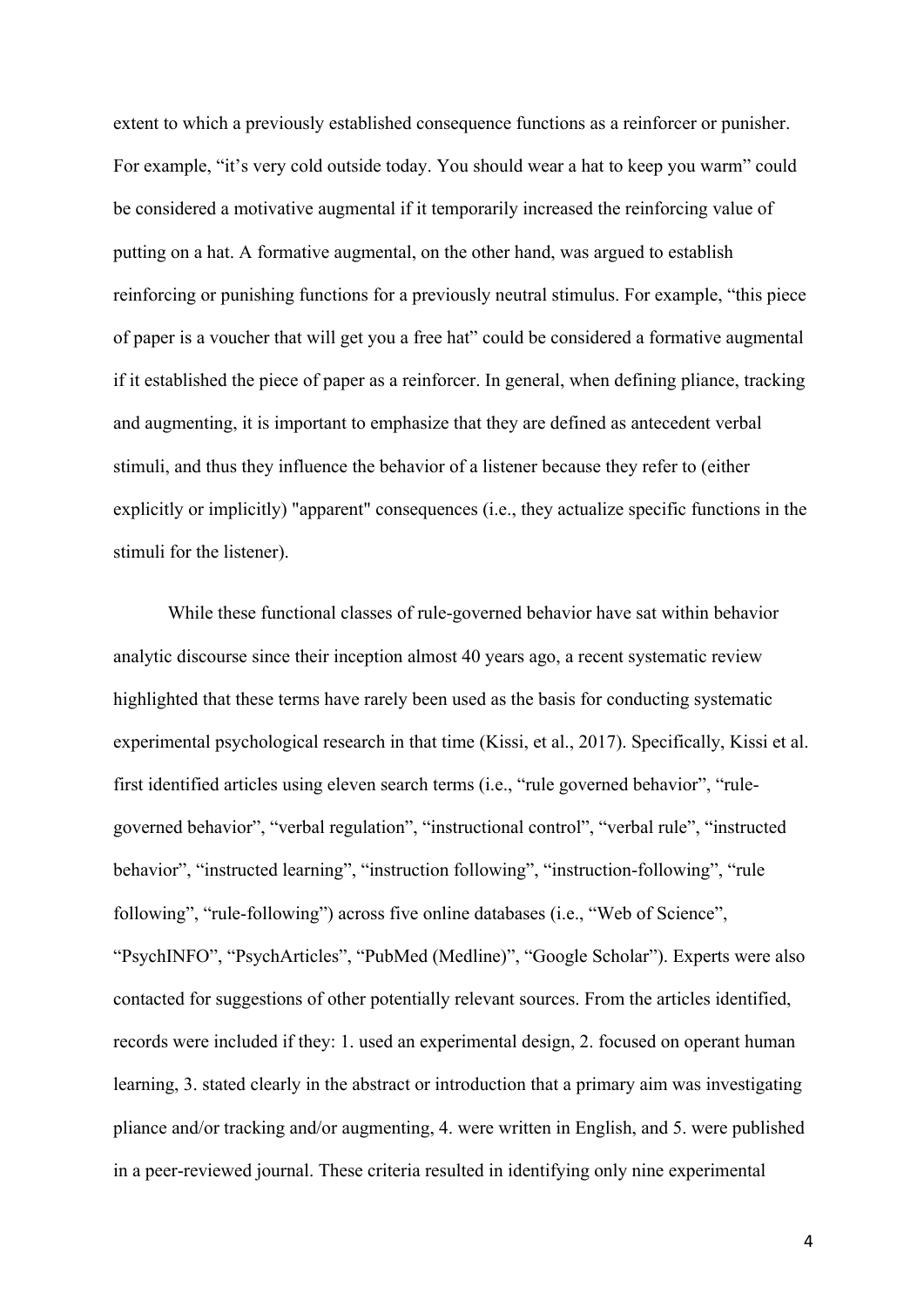studies since 1982 (the year in which the terms were coined by Zettle and Hayes). Of these nine studies, two explored the differential impact of pliance versus tracking, two (comprising four experiments in total) examined pliance alone, one examined tracking alone, two explored formative augmenting, and none focused on motivative augmenting.

It is evident from the limited number of articles that met Kissi and colleague's (2017) criteria, that these concepts have rarely been used in experimental research since their conception. It was also noted in the review that when the terms have been the focus of experimental inquiry, they have sometimes given rise to contradictory findings. For example, a study by Baruch et al. (2007) found no differential impact of plys versus tracks on persistent rule-following in dysphoric participants, while a study by McAuliffe et al. (2014) did find an effect for pliance versus tracking, but only in participants who reported high dysphoria.

In their Discussion, Kissi et al. (2017) suggested that one of the main reasons for this tendency for inconsistent findings, and general lack of experimental use, may be that pliance, tracking and augmenting are not sufficiently well-defined, distinct functional-analytic concepts. For example, when a particular instance of rule-governed behavior is considered a track, it is often possible to argue that it also has some of the properties of a ply. Imagine, for example, someone is told that the best way to get from place X to destination Y is to follow route Z. The extent to which they follow that instruction may be considered a good example of tracking (assuming that the individual who provided the direction is not involved in reinforcing arrival at destination Y). On balance, imagine that the degree to which the rule is followed depends on the so-called credibility of the person who gave the directions. If the rule-giver was a police officer, for instance, rule-following may be more likely than if the rule-giver was perceived to be unreliable in some way (e.g., the rule-giver was perceived to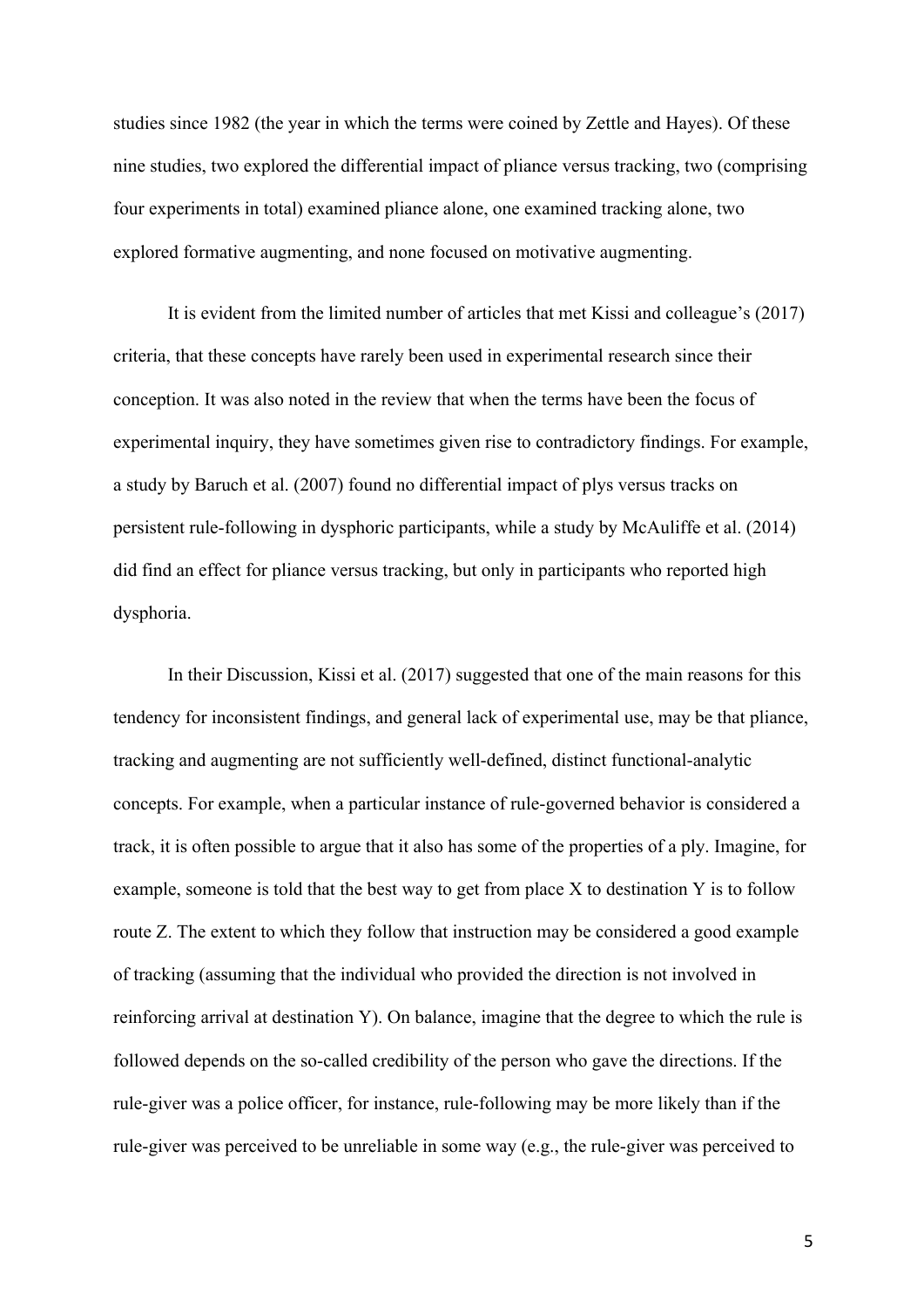be slightly drunk). In this instance, although the rule-following could be defined as tracking, the tracking may not be entirely independent of the rule-giver (i.e., we are more likely to follow an instruction issued by an authority figure than a drunk). In this sense, it could be argued that there is some element of (implicit) pliance in this instance of tracking (i.e., in general listeners would be more likely to follow rules provided by police officers than random drunks). Of course, one could argue that other principles in behavior analysis are not necessarily binary. For example, the distinction between respondent and operant conditioning is not entirely dichotomous (see Rehfeldt & Hayes, 1998, for a review of these arguments). Nevertheless, the pragmatic use of such terms is immediately evident from the wealth of experimental research that they have given rise to over the past 70 or so years. Pliance, tracking, and augmenting, however, cannot claim this same heritage and utility within behavior-analysis, nor indeed, within psychology more generally.

One potential conclusion arising from the Kissi et al. review is that the concepts of pliance, tracking and augmenting should be completely abandoned. To reach such a conclusion would, in our view, involve failing to appreciate the value of its findings. One of the key aims of the current article, therefore, is to reflect on how the research community might best view the concepts of pliance, tracking, and augmenting (and the generic concept of rule-governed behavior itself) in light of the Kissi, et al, review. In engaging in this exercise it seems important to recognize that it is now five years since Kissi et al. conducted their final literature review (i.e., although the article was officially published in January 2017, the articles for the review were retrieved in July 2015). Given the time that has passed since then, it may be wise to ascertain if there has been any evidence of an increase in the number of articles published in that time that have been driven by these concepts. In doing so, we are not proposing to undertake another systematic review similar to that reported by Kissi, et al. because it could be seen as somewhat premature. Also, it could be argued that a second such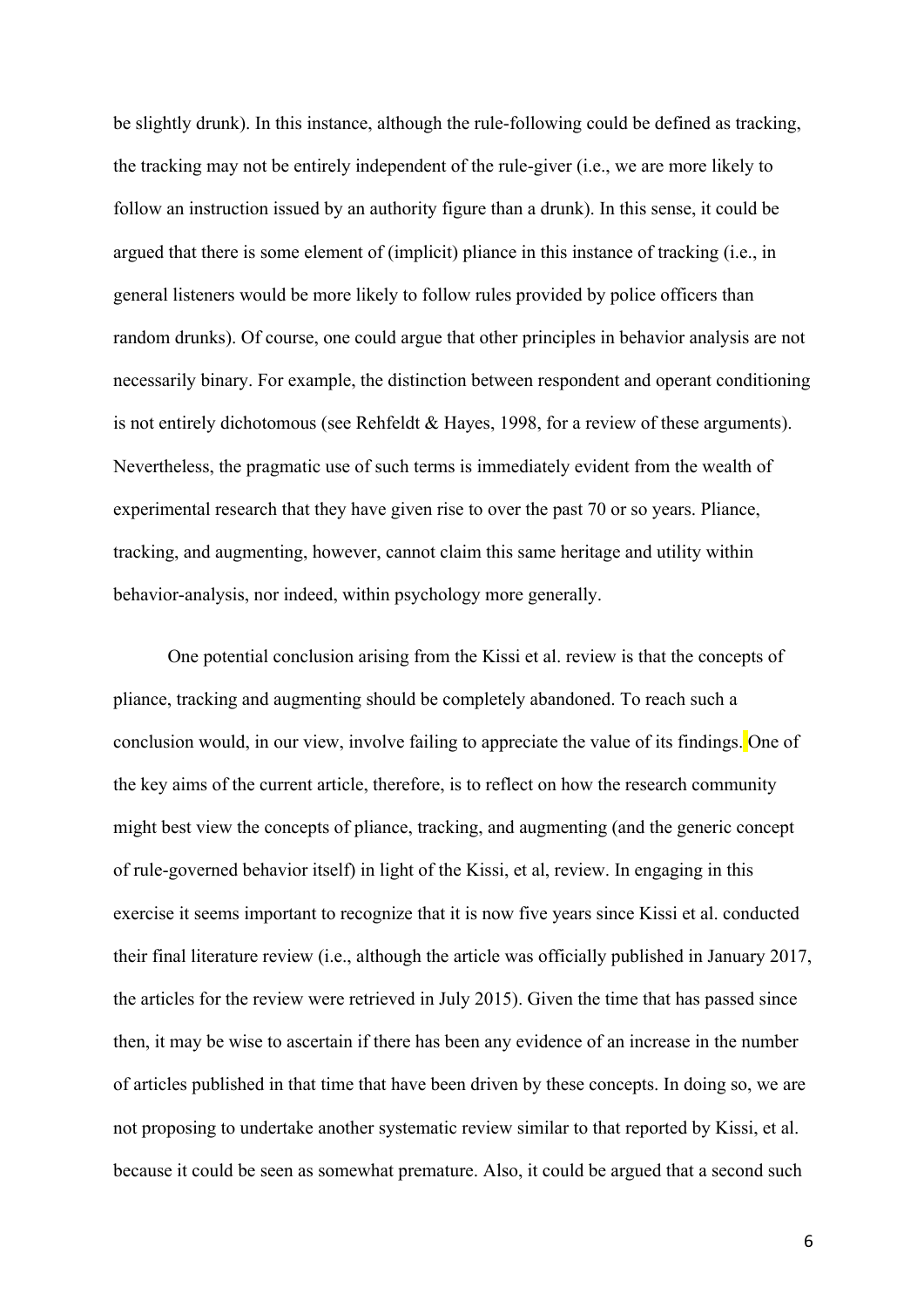review would be of limited value because the original review was quite narrow, in the sense that no effort was made to connect to related literatures on compliance and obedience in the social psychology literature, for example. While recognizing this limitation, addressing it in a follow-up review, would miss the point of the purpose of the original review. Specifically, did these behavior-analytic concepts (pliance, tracking and augmenting) serve to generate a rich vein of experimental analyses of behavior? The fact that the terms are broadly or closely related to terms used in other areas of psychology is irrelevant to the question that the first review sought to address. The current article should thus be seen as a "position piece" rather than a review (and certainly not a systematic review). To reiterate, our aim here then, is to attempt to clarify how these terms would best be viewed within behavior analysis (or contextual behavioral science; CBS), focusing in particular on relational frame theory (RFT; Hayes et al., 2001).

# **The status of the concept of rule-governed behavior (and by implication, pliance, tracking and augmenting) in RFT**

When discussing the concept of a rule within the seminal RFT volume (Hayes, et al., 2001) it was argued that, "it seems more useful to use terms like "rule" in a less technical way, as a method of ensuring contact with a domain of events. In unpacking this domain we need to note the functional processes involved and to collect data that might reflect on those processes. This will allow progress without creating blind spots." (Barnes-Holmes et al., 2001, pp. 108). Since this was written, the concept of the 'middle-level term' has emerged within CBS (Barnes-Holmes et al., 2016). Such terms are said to lack the precision of technical terms, but do serve to orient the researcher towards a domain. Indeed, many of the concepts associated with ACT have been deemed middle-level concepts, used for the purposes of communication among applied researchers, clinicians, and clients. Interestingly,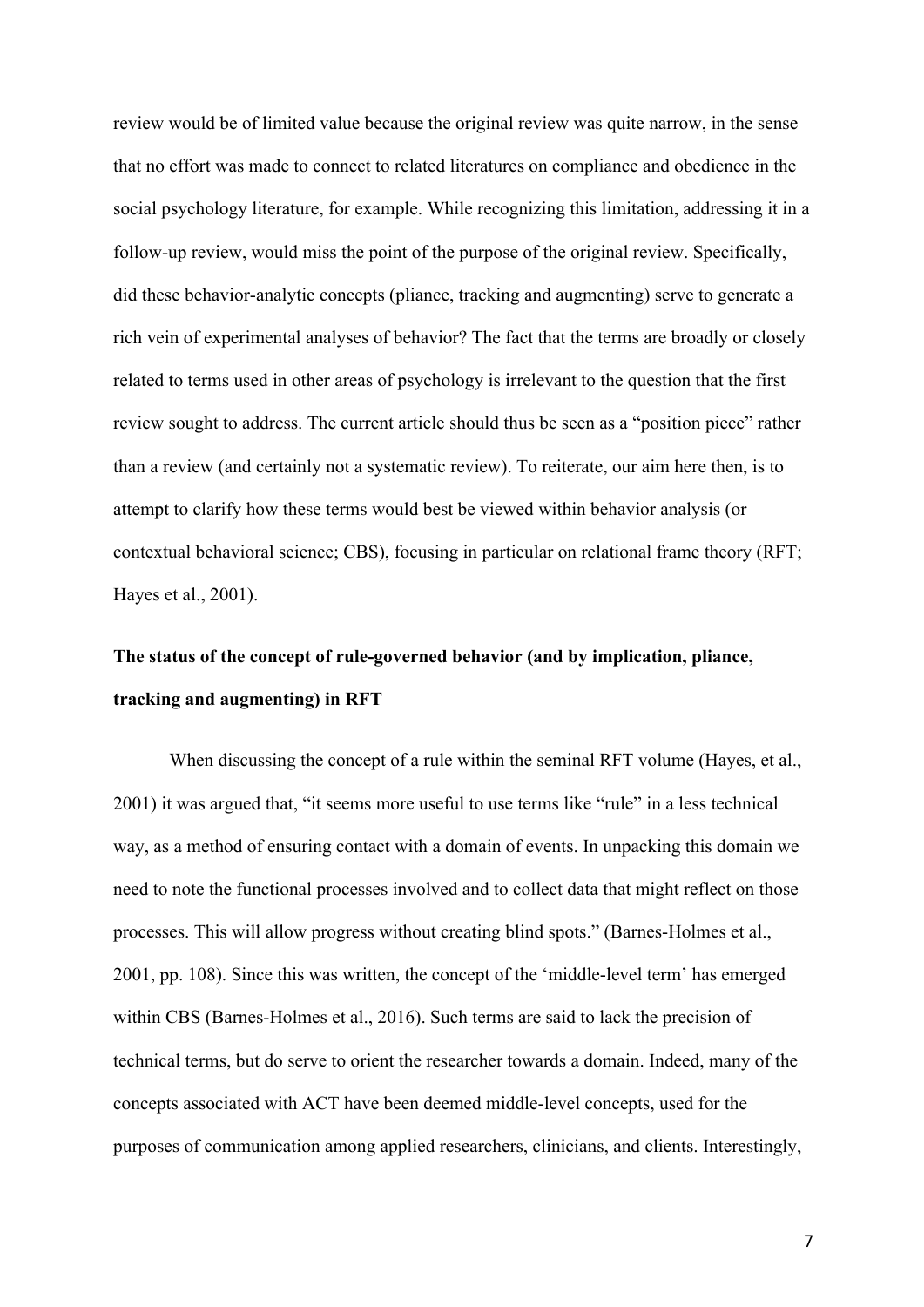the argument that middle-level terms may serve as orienting stimuli for researchers toward a domain is almost exactly what was expressed in the original RFT volume without using the term 'middle-level'. As such, there should be no expectation that middle-level concepts will participate *directly* in the relatively precise experimental analyses typically associated with basic research in RFT studies. By extension, as subsets of the term rule, it follows that there should be no expectation that the terms pliance, tracking, and augmenting will participate in (basic lab-based) RFT analyses in any substantive or meaningful way. At this point, it also seems important to note that although the terms pliance, tracking, and augmenting appear in the seminal RFT volume (Hayes, et al., 2001), and could be argued to be reliable RFT concepts on that basis, they actually pre-date the emergence of the theory itself. Specifically, the terms first appeared in a paper published in 1982 by Zettle and Hayes, while the first public presentation of RFT is dated as 1986, four years later (Hayes, 2016). In this sense, it could be argued that these terms were backward-engineered into RFT in the absence of reasonably informative experimental analyses of derived relations and rule-governed behavior at that time (see Harte, Barnes-Holmes, Barnes-Holmes, & Kissi, 2020).

To be clear, we are not arguing that the concepts of pliance, tracking, and augmenting are without value *per se.* We are simply suggesting that these terms should be treated as middle-level concepts. As shall be seen below, a number of psychometric instruments have been developed in recent years, which aim to measure or quantify the behaviors associated with these terms (pliance and tracking). Interestingly, the recent focus on the development of such psychometric instruments serves to highlight, in our view, that these concepts do not share the same level of precision enjoyed by those RFT concepts that are regularly employed in (lab-based) experimental analyses, such as mutual entailment, combinatorial entailment, transformation of functions, relational networks, relating relations, and so forth (see O'Hora et al., 2004, 2014, for examples of highly technical experimental analyses of rules as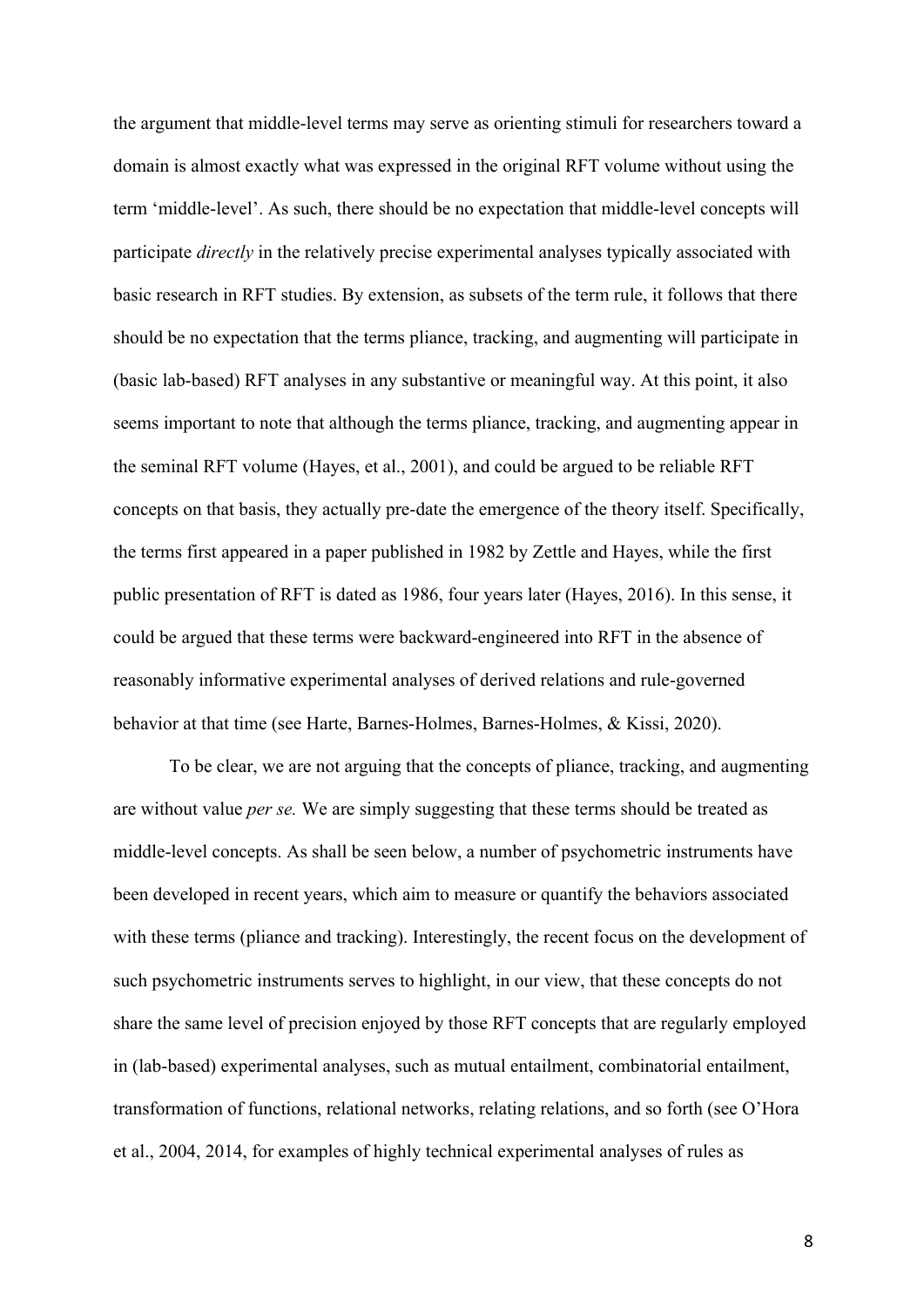relational networks). In arguing that these latter concepts are relatively precise, we simply mean there appears to be broad agreement about how to employ these technical terms in the experimental analysis of behavior of individual participants. For example, the precise steps involved in producing a transformation of functions (in a lab-based study) in accordance with the relational frame of comparison would be relatively well defined.

Of course, we recognize that even these latter concepts are not *absolutely* precise (very few terms in behavior analysis, and even science generally, have absolute precision). Nevertheless, it seems important to strive for maximal clarity in determining which of the concepts that appeared in the original RFT volume (Hayes, et al., 2001) may be considered relatively precise lower level, bottom-up concepts or less precise middle-level terms. And we would also argue that this should be seen as a work-in-progress. For example, one might reason that the distinction between Crel and Cfunc concepts in RFT lacked clarity in the original volume but have since gradually acquired greater experimental precision in recent research (e.g., Finn et al., 2018, 2019). Finally, it should also be recognized that incorporating psychometric instruments, when they become available, into experimental analyses may be useful at times, but the mere development of those psychometric measures should not be seen as a *substitute* for the basic experimental analysis of behavior, which, in our view, provides the bedrock of RFT itself.

Insofar as RFT seeks to develop concepts that have clear utility in experimental analyses, it seems important to consider whether this criterion applies to the use of pliance, tracking, and augmenting in the literature within the last 5 years. Before proceeding, it is important to note that we are not suggesting that RFT concepts be restricted *solely* to basic experimental analyses, but rather that they need to be rooted there. Thus, it seems important to reflect upon the extent to which pliance, tracking, and augmenting have proven useful in the experimental analysis of human language and cognition as seen through the lens of RFT,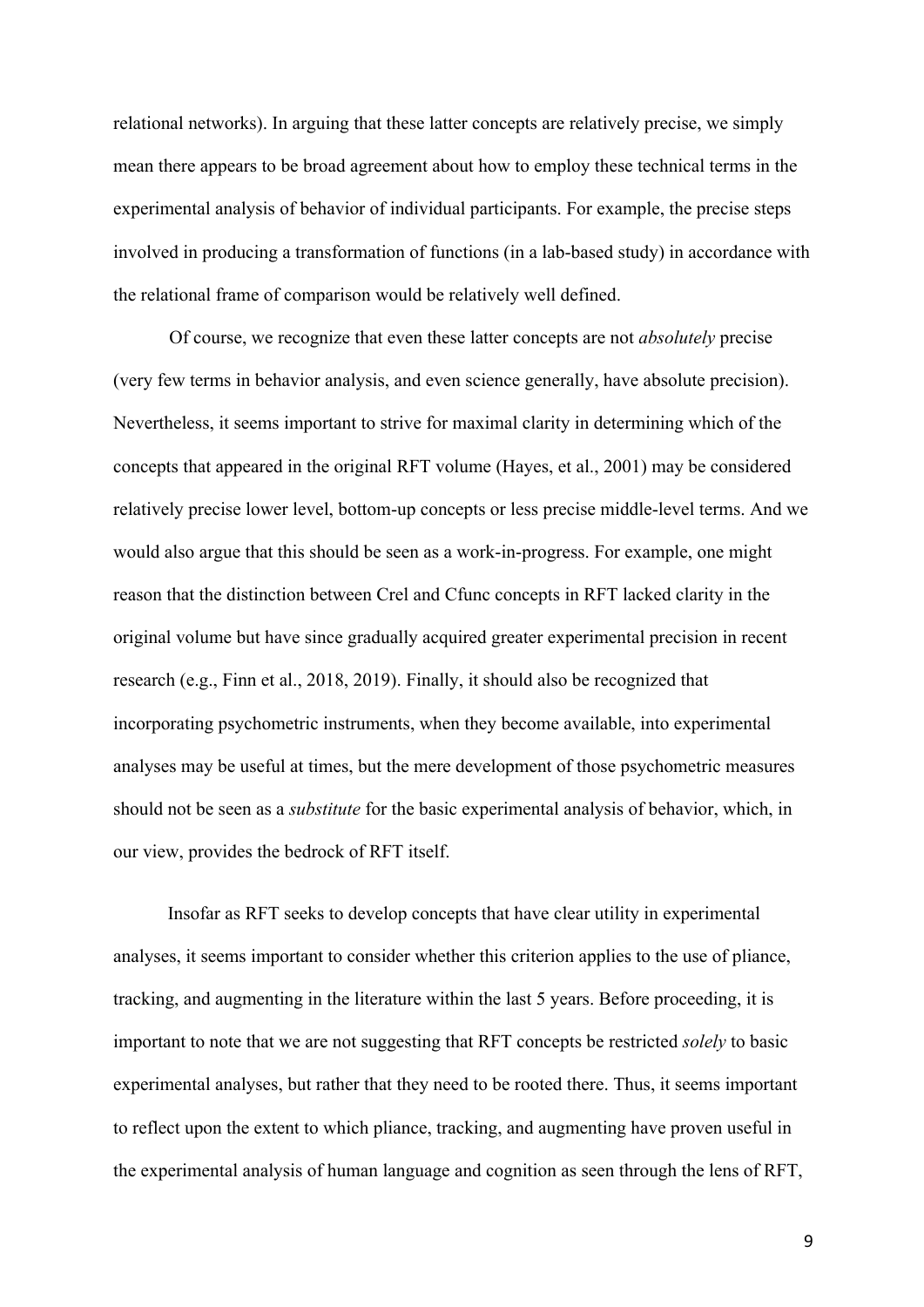in an attempt to clarify how these terms would best be viewed within the field. In the next section, we will therefore first turn to research that has focused on pliance, tracking, and augmenting since Kissi et al.'s final literature search.

Before continuing to the next section, we should clarify that we are not entirely comfortable in designating terms as either strictly technical or middle-level. As noted by Barnes-Holmes, et al. (2016) "describing something as a middle-level term is a way of placing it *on a continuum* between the analytic units of the basic science. . . and folk psychological terms. . . within a given domain." (emphases added; pp. 367). In suggesting that the concepts of rule, pliance, tracking, and augmenting should be considered middlelevel terms we are simply arguing that they apparently lack, at the current time, the experimental precision evident in the literature for other RFT-related concepts. Thus, we are simply arguing that in terms of a continuum, the concept of rule and any sub-categories (pliance, etc.) appear to be less precise than some other RFT concepts, but may well be more precise than folk-psychological terms.

To elaborate, as stated above, technical terms enjoy broad agreement about how to employ these terms in the experimental analysis of behavior of individual participants. To this we would add that relatively precise technical terms should guide researchers in exactly what to do in experimental research to produce specific effects without relying upon other illdefined concepts. Thus, the original concept of rule-governed behavior lacked precision because it invoked the term 'specify' (as in specify a reinforcement contingency; Skinner, 1966) without clarifying, technically, the functional definition of 'specify' itself. Subsequently, the work of Sidman (1994) and RFT increased the precision of the term 'rule' by providing a technical definition of 'specify' (see Harte, Barnes-Holmes, Barnes-Holmes, & Kissi, 2020) and also defining and demonstrating experimentally that a rule could be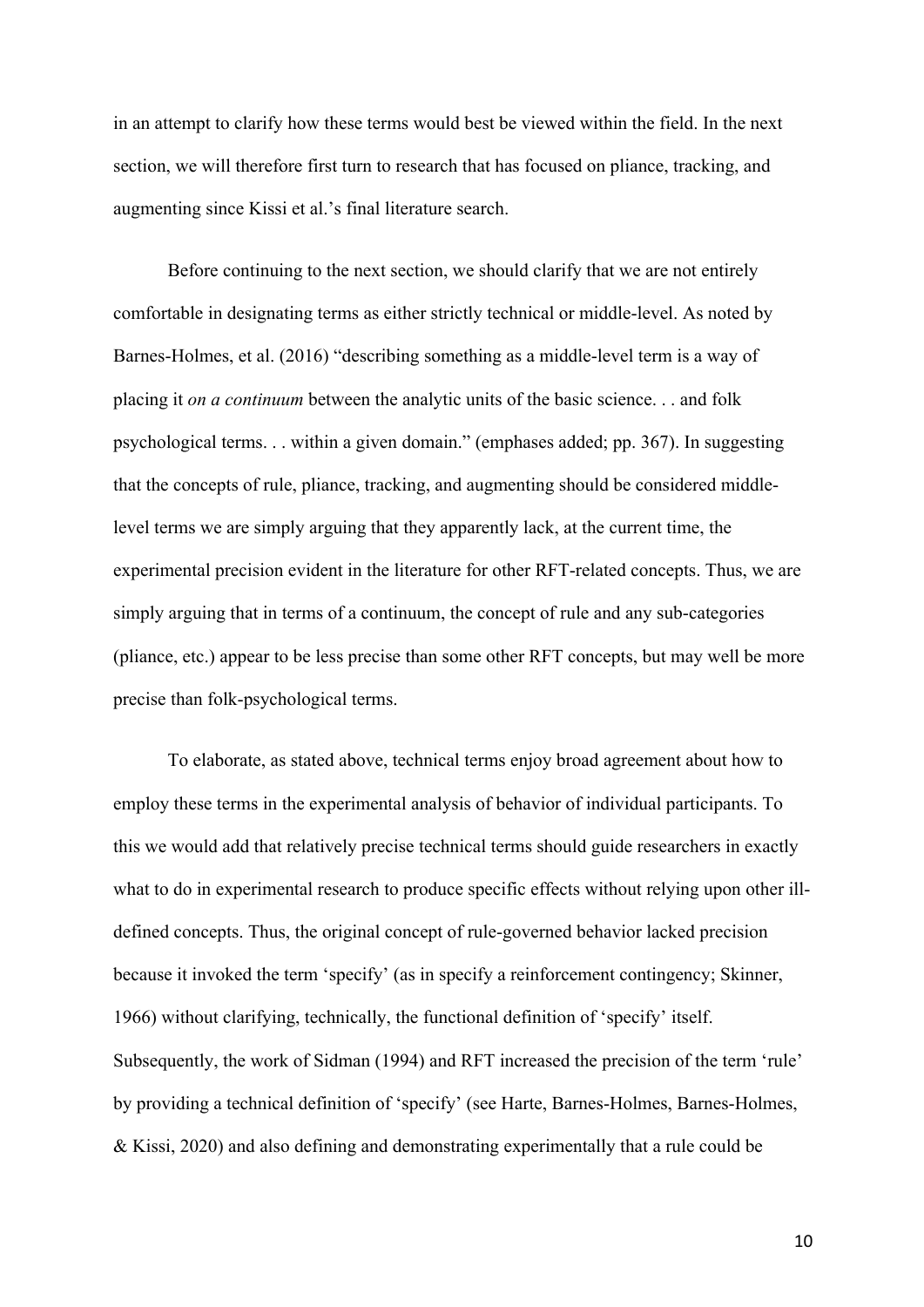considered a type of derived relational network (e.g., O'Hora, et al., 2004). Critically, however, the concept of a rule within RFT still lacks precision because although all rules may be considered examples of relational networks, not all relational networks are necessarily rules. Thus, RFT can define what a rule is (a relational network) but cannot, at least currently, distinguish clearly (in an experimental analysis) between networks that are considered rules from those that are not. It is for this very reason that Barnes-Holmes, et al. (2001) argued that "it seems more useful to use terms like "rule" in a less technical way. . ." (pp. 108).

Having gone through the process of writing the current article, and addressing some of the reviewers' concerns, we are convinced even more so of the wisdom of this position. In this regard, the following points seem most salient to us. First, one reviewer asked that we modify the definitions of pliance and tracking contained in the first submission of the current article. Upon doing so, a second reviewer of the revised submission then objected to the modified definitions. Furthermore, and perhaps somewhat ironically, the second author of the current manuscript co-authored the chapter defining those very terms within RFT in the 2001 seminal volume (Barnes-Holmes et al., 2001). The apparent inability of so-called experts (current authors and reviewers alike) to agree readily on the definitions of pliance and tracking only serves to highlight their current lack of precision within the field.

Second, throughout the review process, conspicuous by its absence were concrete suggestions on how RFT researchers could, in fact, subject the concepts of pliance and tracking to rigorous experimental analyses. An entirely reasonable argument suggested that pliance and tracking should be distinguished ". . . according to the apparent consequences actualized in the listener for following the rule. . ." Interestingly, however, the same reviewer admits that "measuring the actualized functions of the participants or manipulating pliancetracking functions seems quite tricky." And of course, that is the very point we are making --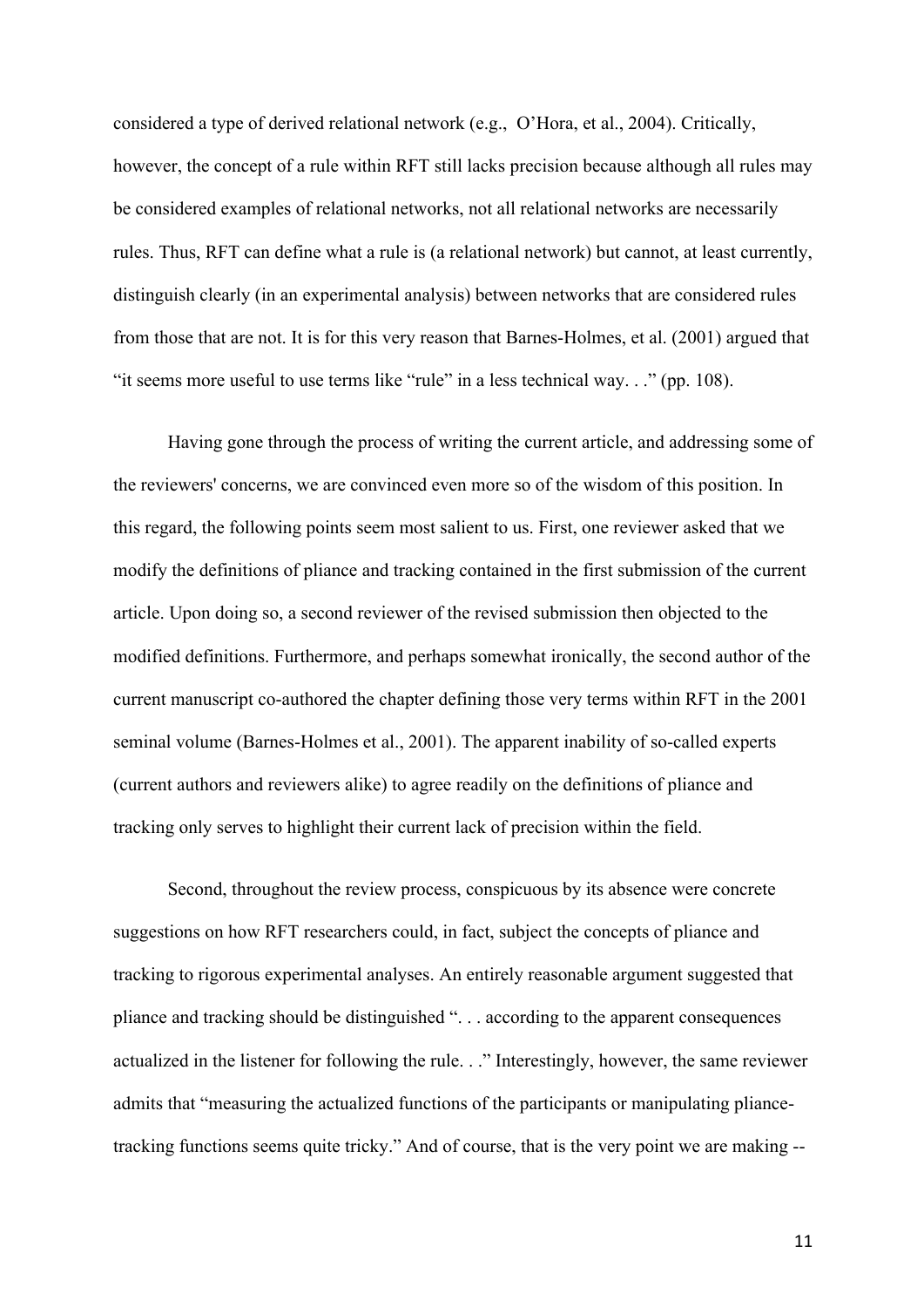the terms pliance and tracking do not readily yield to an experimental analysis because manipulating the variables that distinguish the two concepts is "quite tricky." Indeed, as mentioned previously, and discussed subsequently in more detail below, recent research on pliance and tracking has tended to adopt a psychometric rather than an experimental approach, which perhaps reflects the "tricky" nature of using these very concepts experimentally. And it seems worth noting that even the psychometric approach is limited in terms of clearly identifying these concepts (Stapleton & McHugh, 2020a). For example, these authors argued that although one of the psychometric measures that was designed to measure pliance would be

> undoubtedly useful (particularly in clinical contexts), it may not always effectively identify generalised pliance (see Waldeck, Pancani, & Tyndall, 2019 for further discussion). To illustrate this point, take item seven of the eight-item quantitative self-report measure; "It is very important for me that others have a good impression of me" (see Salazar et al. (2018) for the full questionnaire). If a child responds "frequently true" to this item, then they are not necessarily reporting generalised pliance. For example, the child could have a learning history where they previously experienced positive treatment when others had a good impression of them, leading the child to derive that "if others have a good impression of me, then I am treated kindly". Therefore, in this instance, the child is tracking the nonarbitrary consequence of positive treatment arising from good impressions (learned via direct experience), rather than adhering to a ply (p. 2).

The authors (i.e., Stapleton & McHugh) then go on to argue that one solution to this problem would be to adopt 'qualitative explorations' of childrens' rule-following. The success or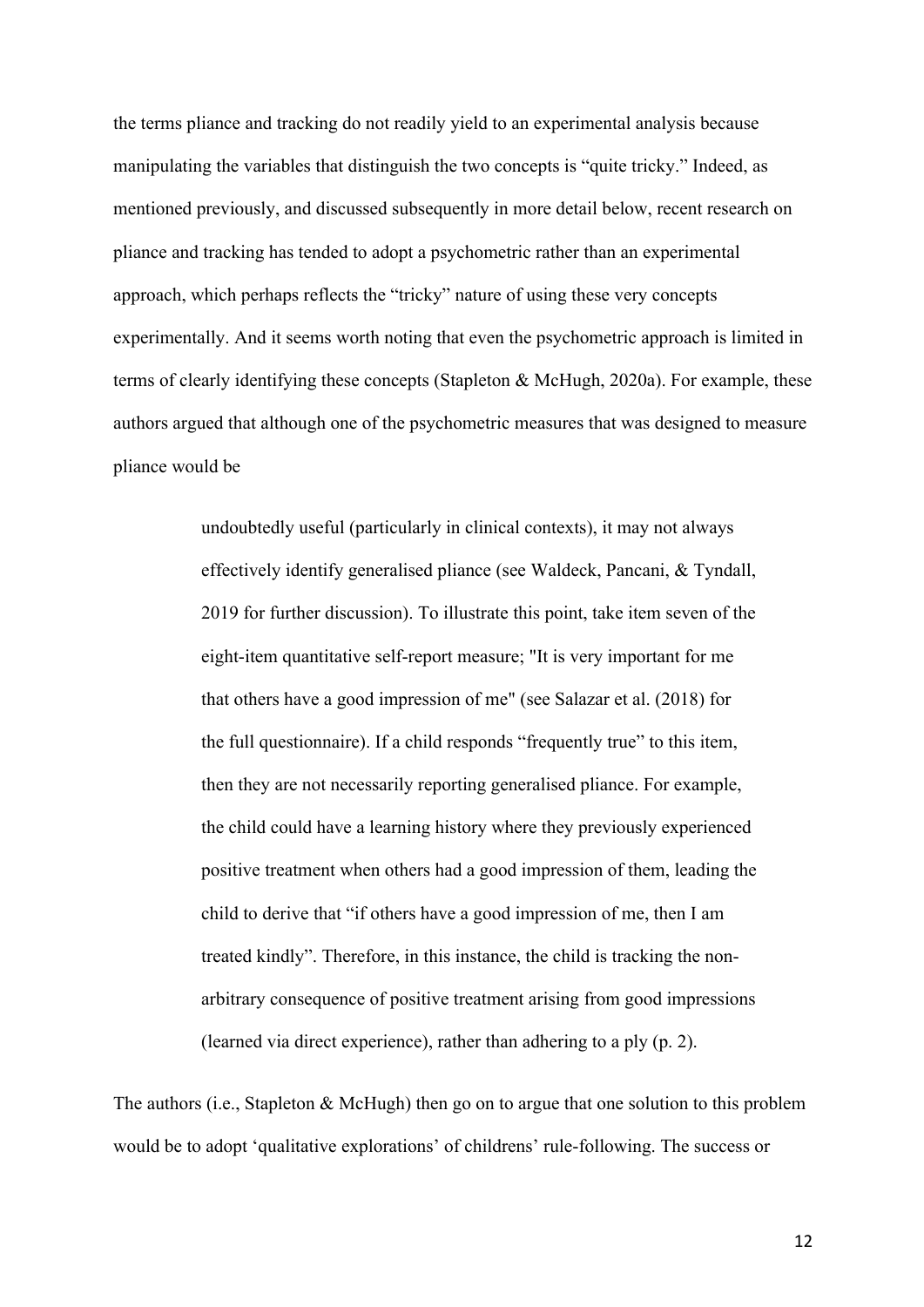value of doing so remains to be seen, but once again this solution does not involve experimental analyses. At some point, the concepts of pliance and tracking will need to yield to an experimental analysis if they are to contribute directly to the scientific goals of prediction-and-influence, with precision, scope and depth. If meeting those goals with these concepts requires a mixed-methods approach, almost by definition an experimental analysis will also be required (i.e., psychometric, qualitative, *and* experimental).

In moving forward with an RFT-based analysis of rule-governed behavior one possible strategy could involve pursuing experimental analyses that do *not rely* on the concepts of pliance, tracking, and augmenting, and indeed we will outline a recent program of research, later in the current article, that has adopted this very strategy (see also Harte, Barnes-Holmes, Barnes-Holmes, & Kissi, 2020). As mentioned above, however, it seems important first to consider the extent to which recent research (i.e., published since 2015, the final year covered by the Kissi. et al., review) on rule-governed behavior, as pliance, tracking, and augmenting, has progressed experimental analyses within RFT. And it is to this issue we now turn.

#### **Recent research focused on pliance, tracking and augmenting**

For current purposes we broadly employed the same criteria as Kissi et al. (2017) in an ad-hoc manner to search for additional records that had been published since July 2015. As mentioned above, the reader should note that this search should not be considered as rigorous and systematic as that conducted in the original review. For example, we did not contact relevant experts for articles. Rather, the aim of this informal search was to get a general sense of how these terms had been employed in this period, focusing on the nature of their application, and whether they demonstrated clear utility in the experimental analysis of behavior. This search (conducted in April 2020) resulted in the retrieval of five experimental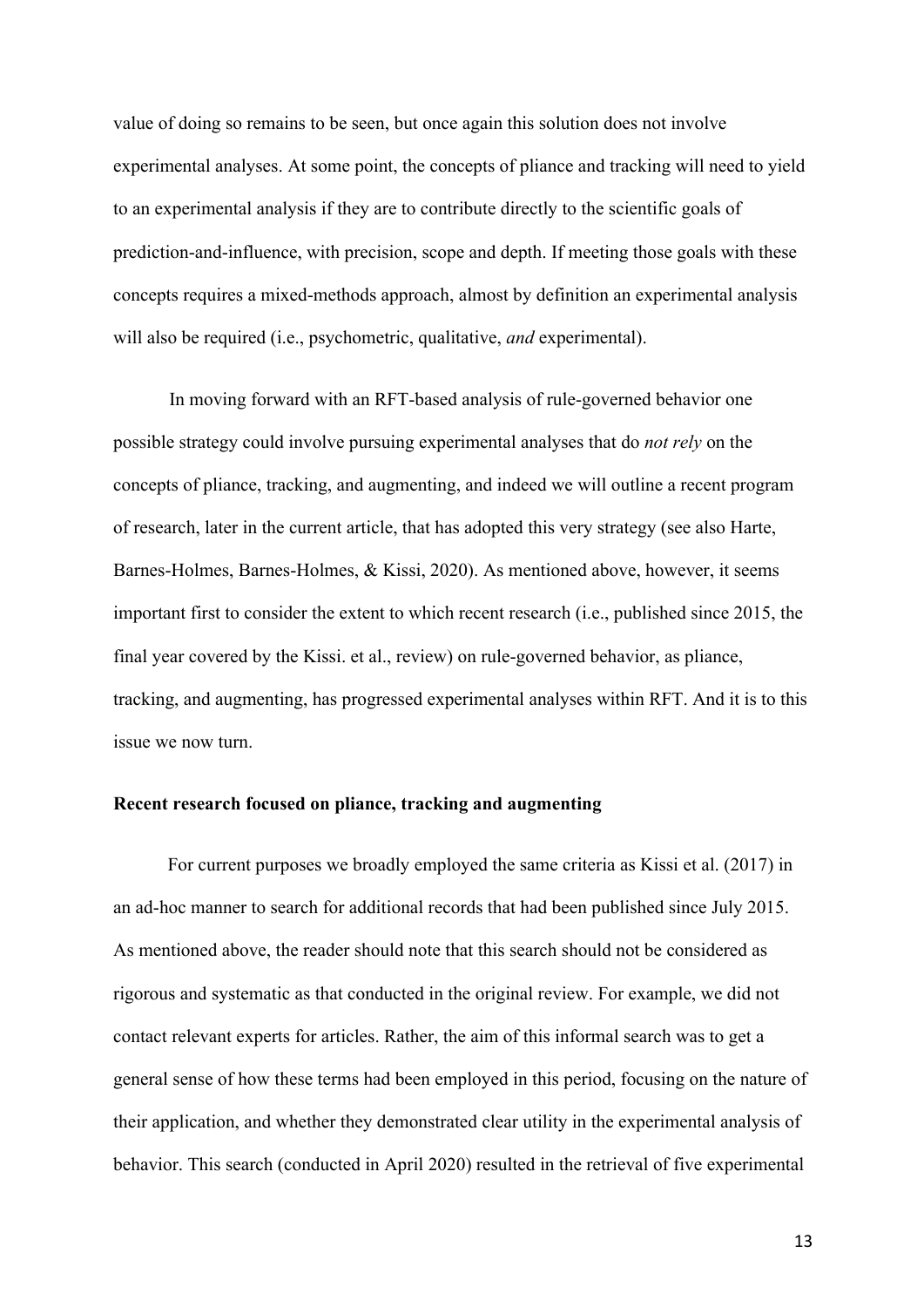papers. It is also worth noting that we did not apply the criterion by which the papers must be experimental in nature, and as a result four additional papers were retrieved. These papers could be classified as psychometric in orientation rather than experimental; psychometric publications targeting pliance, tracking, and augmenting were not present in the literature at the time of the original Kissi et al. review (ascertained through correspondence with the lead author of the review). First, we will turn to the three experimental papers published since the Kissi et al. review to examine their key aims and findings.<sup>1</sup>

**Experimental research.** As mentioned above, five experimental papers were identified since the publication of the systematic review. Three of these focused on pliance and/or tracking, with one also including augmenting: the first made an experimental distinction between pliance and tracking in the context of persistent rule-following (Kissi et al., 2018), the second focused purely on pliance in the context of rule persistence and mindfulness (O'Connor et al., 2019), while the most recent paper explored pliance, tracking, and augmenting within the context of its application to pedestrian traffic rules (Ruíz-Martínez, et al., 2019). The other two experimental studies focused primarily on augmenting: one assessed the impact of formative augmentals on consumer purchasing behavior (Fagerstrøm et al., 2015), while the other examined the impact of motivative augmentals on individual and cooperative behavior in the workplace under different financial performance contingencies (Rafacz et al., 2019). We will first turn to the former three studies.

The first study was conducted by Kissi, et al. (2018), the lead authors of which also authored the systematic review paper discussed above. Specifically, participants were divided

<sup>&</sup>lt;sup>1</sup> We would also note that other papers have been published since our informal review of the literature (in April 2020) that could be seen as broadly relevant (e.g., Ghezzi et a., 2020; Ruiz et al., 2020). However, the general argument we are advancing in the current "position" article, that rule-governed behavior, and thus pliance, tracking and augmenting, are best considered middle-level terms, are not fundamentally challenged by the publication of these additional articles.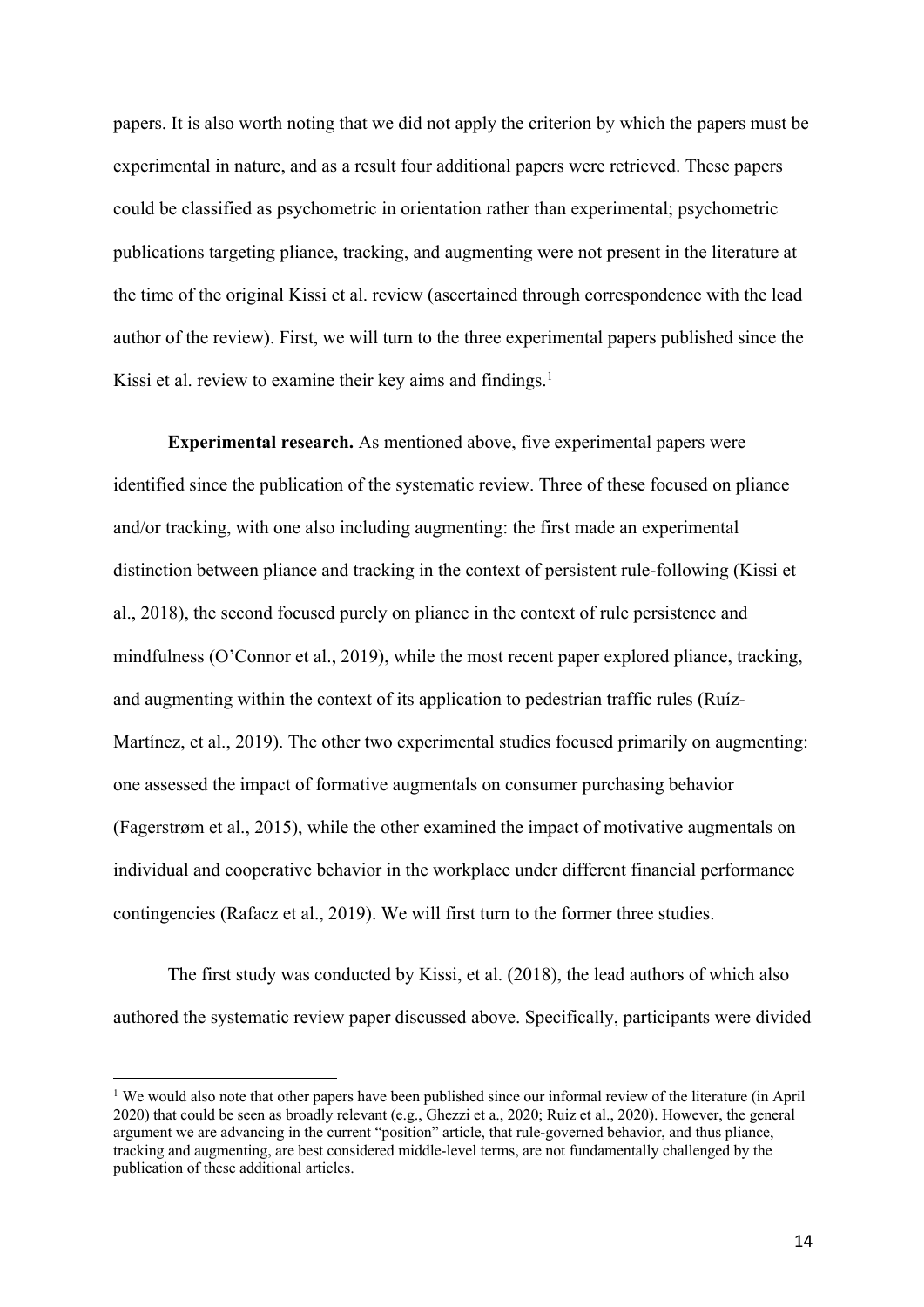into three experimental groups: a pliance rule group, a tracking rule group, and a no instructions group. Participants in each group were then required to complete a task within which responding in accordance with the task contingencies was initially reinforced via points. For the ply and track groups, this instruction also initially corresponded with the initial task contingencies. For the no-rule group, participants had to learn the correct way to respond by trial-and-error. Mid-way through the task, an un-cued contingency reversal occurred after which previously accurate responding became inaccurate. Results showed that 1. participants in the pliance and tracking groups were more likely to persist with the rule in the face of reversed reinforcement contingencies than those in the no-rule group, and 2. those responding in accordance with a ply persisted for longer than those in the tracking group. The authors also reported that, while ultimately behaving in a more 'contingency sensitive' manner than the two active rule groups, participants in the no-instructions group did persist for longer than expected when the contingencies reversed. The authors suggested that this may be a result of participants constructing and following a 'self-rule'.

At first glance, this publication appears to yield data that looks broadly consistent with the concepts and their proposed functional independence. Upon closer inspection of the literature as a whole, however, this is only the second published paper to show a difference in rule-following between pliance and tracking, the first of which was by McAuliffe et al. (2014). However, it is interesting to note that in the McAuliffe et al. study, a differential effect for pliance and tracking was only recorded for participants who were classified as high in self-reported depressive symptomatology. Those from the normative group failed to show a significant difference between pliance and tracking. In this sense, therefore, the contrast between the study by McAuliffe et al. and Kissi et al. (2018) provide another example in which inconsistencies have emerged across published studies in the literature. This of course is compounded by the findings reported by Baruch et al. (2007) in which no differential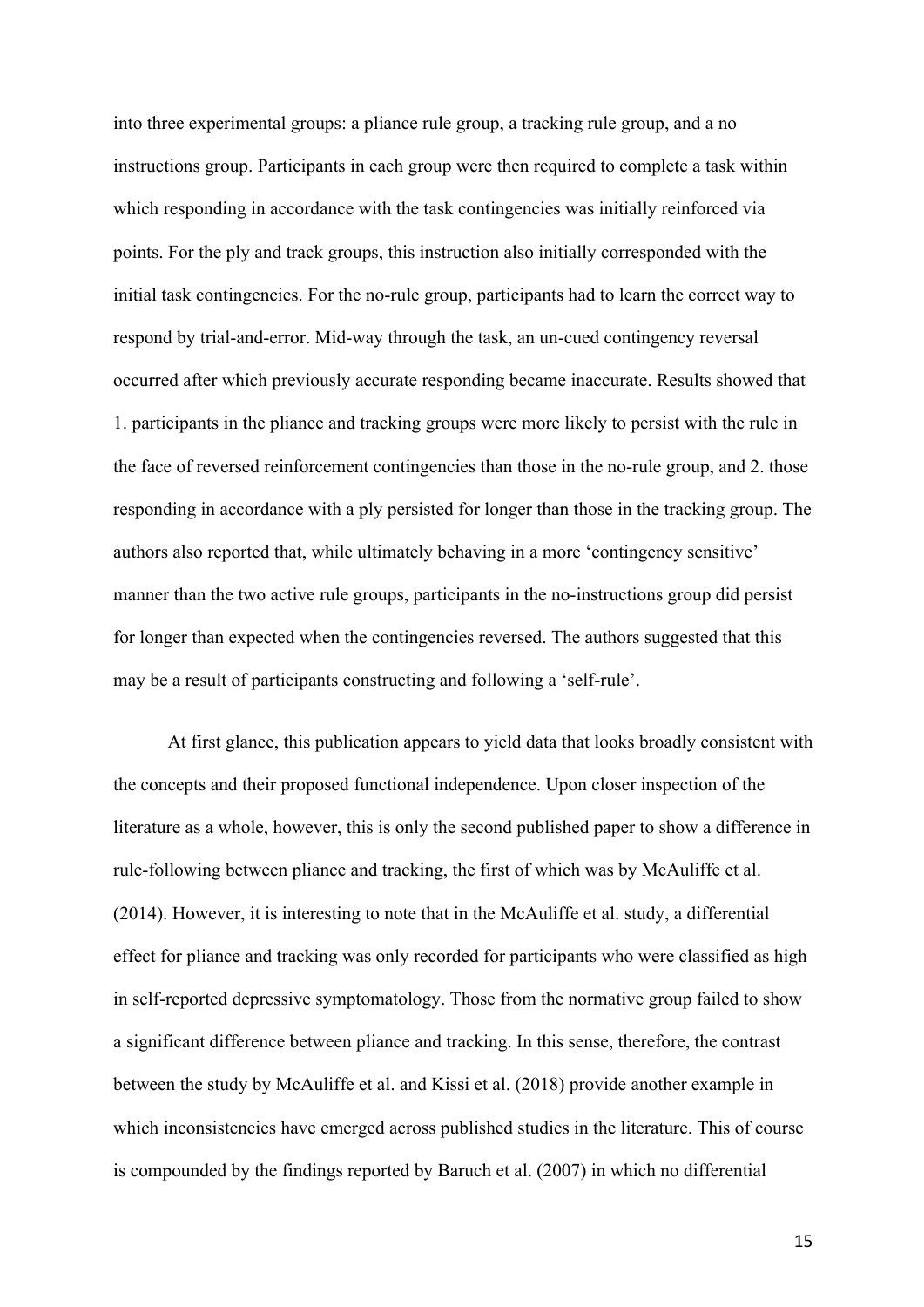impact of pliance and tracking was found between high and low dysphoric participants. Thus, while the Kissi et al. study reports a difference between pliance and tracking conditions in a normal population, other studies have failed to find a similar difference. The lack of *consistent* cumulative experimental data for pliance and tracking effects in a similar direction or population thus further calls into question the utility of these concepts in experimental analyses.

The second study, conducted by O'Connor et al. (2019), employed a self-report measure of what they called 'generalized pliance' to explore the extent to which this predicted sensitivity to changing contingencies and self-reported mindfulness. In this sense, pliance was operationalized through a psychometric instrument rather than a direct experimental manipulation. Specifically, participants completed two contingency-switching tasks (i.e., the contingency-switching variant of the Iowa Gambling Task and Wisconsin Card Sorting Task) as well as the two self-report measures (for generalized pliance and mindfulness). Results showed that higher levels of pliance predicted greater levels of insensitivity to changing contingencies on both tasks, and lower levels of mindfulness. While this study obtained a correlation between a psychometric measure of pliance and contingency sensitivity (and mindfulness), it should be noted that there was no experimental (functionalanalytic) manipulation of pliance. Furthermore, the research did not attempt to measure, psychometrically or otherwise, the other putative categories of rule-following (tracking and augmenting).

The third study was conducted by Ruíz-Martínez and colleagues (2019). In this study, participants were exposed to three experimental phases. In phase 1, all participants were first presented with a hypothetical pedestrian road crossing scenario followed by two options: one that adhered to correct pedestrian safety rules, and one that did not (e.g., waiting for the lights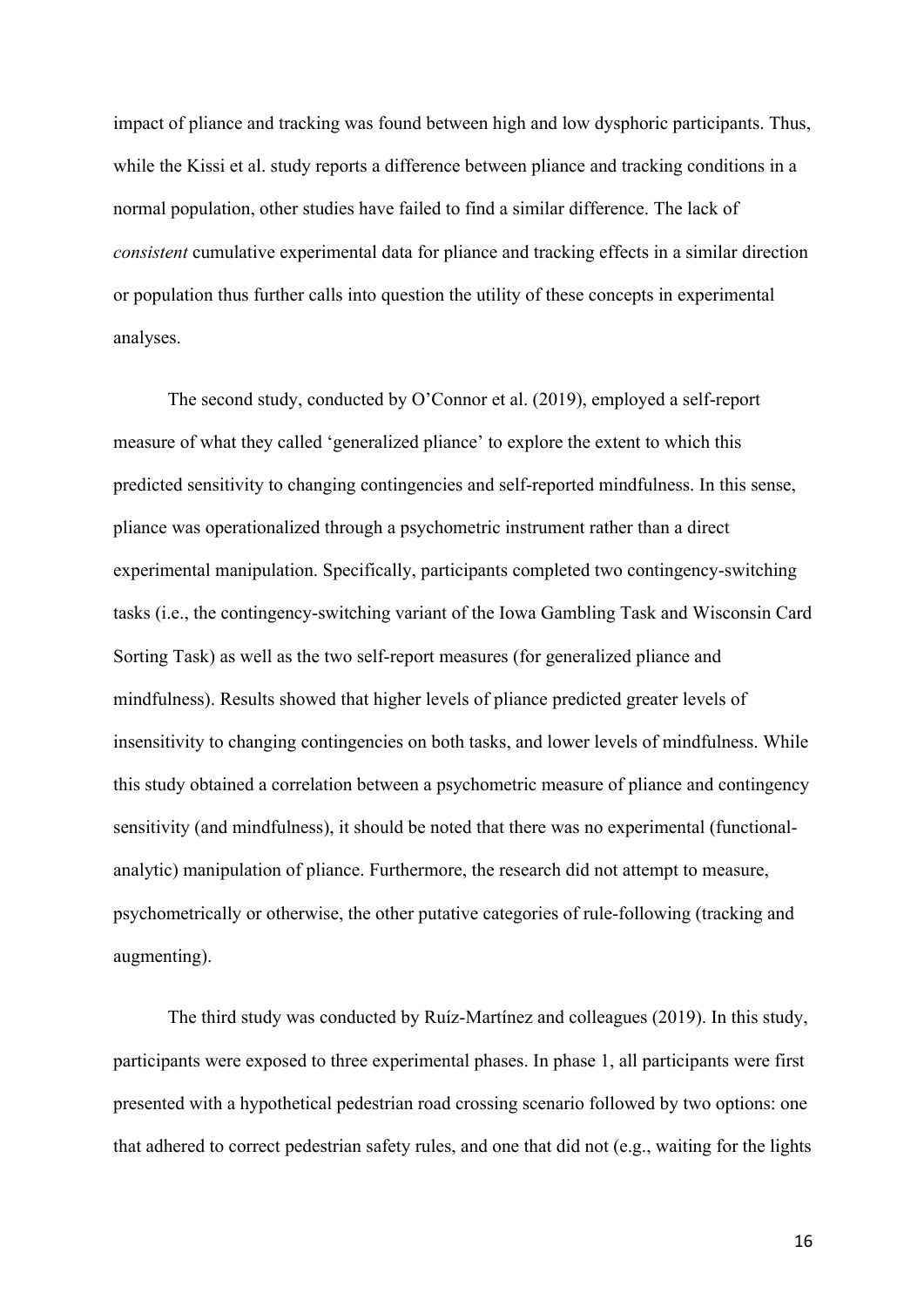to change so that crossing is safe versus crossing and trying to avoid cars) to assess general rule compliance or transgression. In phase 2, all participants were presented with another hypothetical situation and presented with 4 options for responding; three options described a situation in which rules were followed but each specified different consequences for rulefollowing, which were labelled as involving a ply, a track, or an augmental, while the fourth option described a transgressional response. Finally, in phase 3, participants were divided into three experimental groups (pliance, tracking, and augmenting). They were again presented with some hypothetical situations and asked whether or not they would comply with appropriate rule-following. If participants complied, they were reinforced differentially depending on the group to which they had been assigned. That is, in the pliance group, participants were presented with a positive consequence for rule-following that involved social reinforcement such as praise; in the tracking group, by following the rule participants could continue in their current behavior uninterrupted; in the augmenting group, by following the rule participants successfully dealt with a putative event that likely increased the reinforcing properties of getting to the other side of the road safely.

The results of the study showed that each rule condition produced increased rule compliance but clear differences among the rule conditions were not forthcoming. Thus, although this study had the advantage of including each of the three different types of rules in the experimental design, the results unfortunately did not yield clear evidence that the way in which the three rules had been operationalized impacted in a clear and systematic way on the extent to which participants engaged in rule-following. Once again, therefore, the concepts did not appear to function differentially and thus their utility remains somewhat opaque.

Having first reviewed these three experimental papers that have been published since Kissi et al.'s systematic review (2017), it seems that the literature is no further along in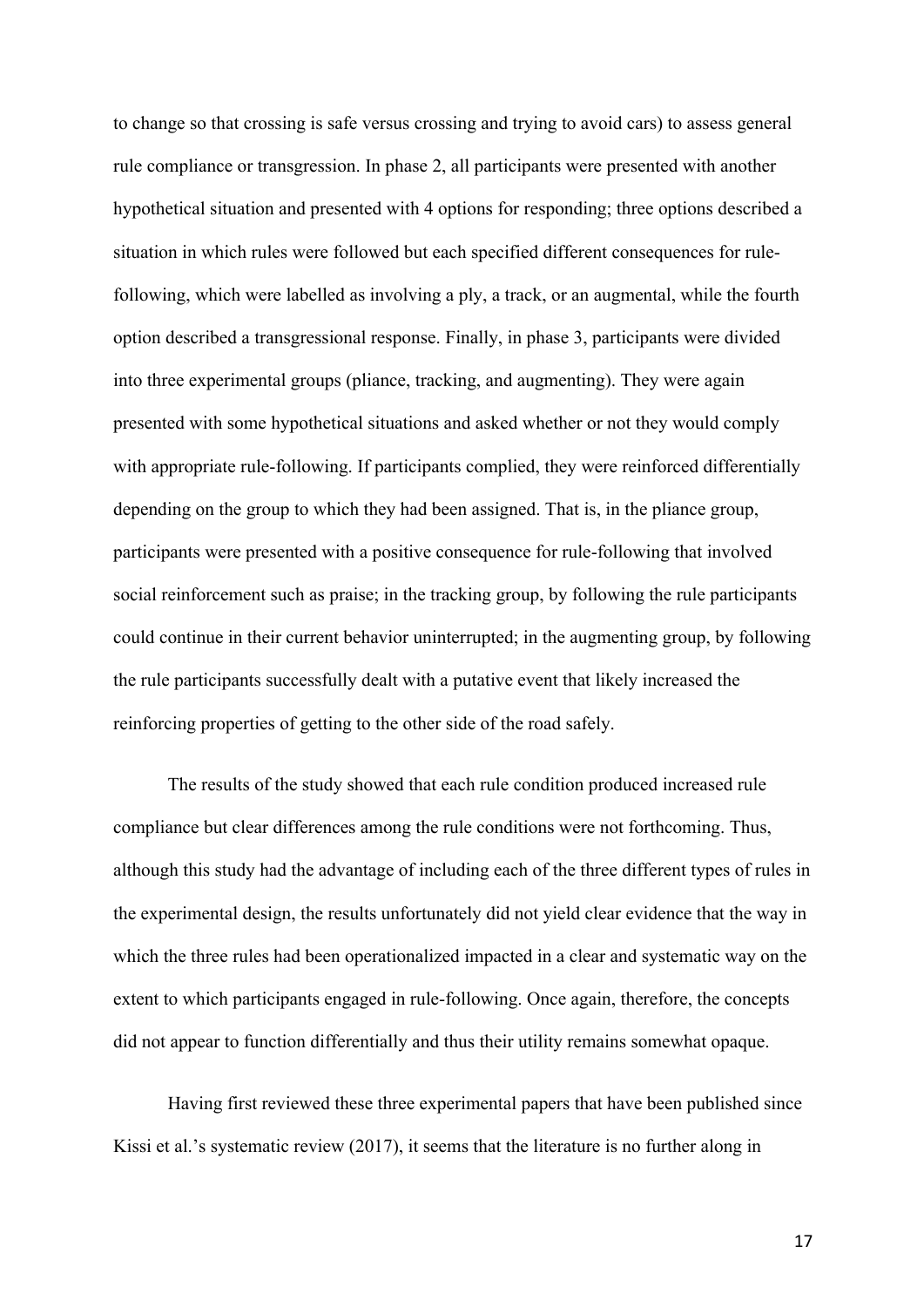demonstrating the functional-analytic value of the concepts of pliance, tracking, and augmenting in the experimental analysis of rule-governed behavior. While some evidence demonstrated a difference between pliance and tracking conditions, overall results continue to prove inconsistent across studies, and in some studies no clear differences emerged at all. As mentioned previously, the remaining two studies to which we will now turn focused primarily on augmenting.

The first, conducted by Fagerstrøm, et al. (2015), assessed the impact of formative augmentals on consumer purchasing behavior in the context of corporate social responsibility (CSR). Specifically, participants were presented with a number of scenarios in which they were provided with information about a piece of exercise clothing. Each scenario gave information about the quality of the product, the washing information, the brand, the price, and a formative augmental that specified consequences of purchasing the product; the consequences varied across the augmentals. Each augmental specified support for either (i) general ethical trading initiatives to assess the impact of general CSR activity, (ii) a near militant environmental group to assess the potentially negative impact of CSR activities, or (iii) an international movement supporting breast cancer awareness to assess whether specific positive CSR activity could differentially impact on consumer gender. Participants were asked how likely they were to buy the product described in each scenario and to rate how much each element influenced their decisions.

Results showed that the formative augmentals employed were generally less impactful on self-reported purchasing likelihood than product price, brand, and wash information, but more impactful than product quality. The nature of the consequence specified by the augmentals (i.e., general, specific negative, or specific positive) did differentially impact purchasing likelihood. Specifically, support for ethical trading (general) had a small positive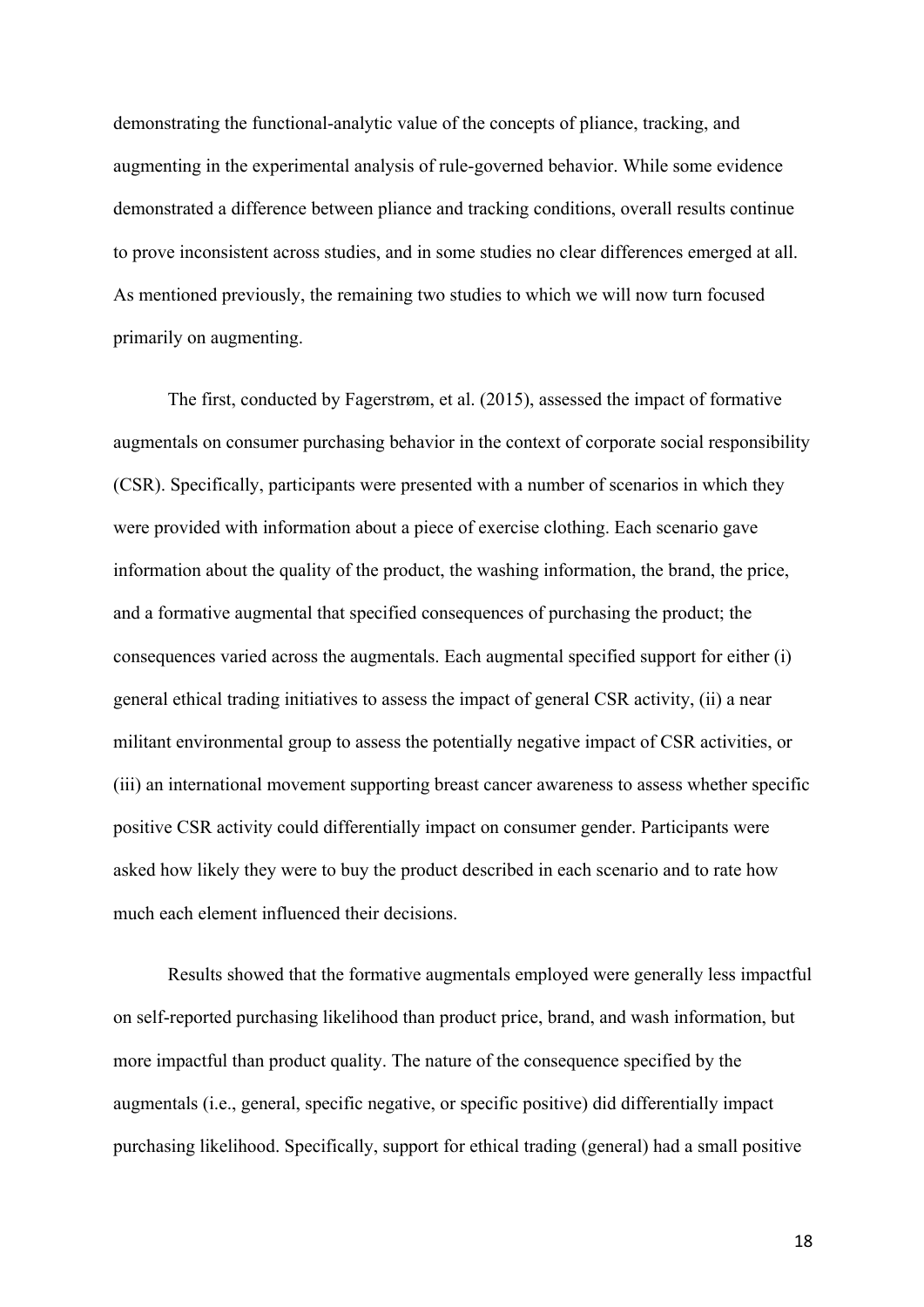impact, breast cancer awareness (specific positive) had a relatively larger positive impact, and differentially impacted upon participant gender, while support for the near militant environmental group (specific negative) had a negative impact on purchasing likelihood. The authors concluded that the findings demonstrated the benefits that a behavior-analytic approach to rule-governed behavior can provide for a functional analysis of CSR on consumer purchasing behavior.

The next study, conducted by Rafacz et al. (2019), sought to explore the impact of motivative augmentals on individual and cooperative behavior in the workplace under different pay-for-performance contingencies. In an initial experiment, a multiple-trial implicit relational assessment procedure (MT-IRAP) was used to identify individual (e.g., "selfreliant") and cooperative (e.g., "partnership") stimuli that evoked, on average, the strongest positive responses for participants. These stimuli would be used within the motivative augmentals employed later. In a second experiment, a different group of participants were exposed to an organizational data entry analogue task in which participants could choose to work for themselves or to help a fictitious partner under piece-rate and profit-share conditions in a counterbalanced reversal design. During some trials, motivative augmentals were presented that specified consequences intending to increase individual responding despite profit-share contingencies (e.g., "remember that self-reliance is highly valued"). In other trials motivative augmentals were presented that specified consequences intending to increase cooperative responding despite piece-rate contingencies (e.g., "remember that being in a partnership is highly valued"). In the remainder of trials, statements employed were neutral with respect to pro-individual or pro-cooperative consequences (e.g., "remember that paying attention is highly valued").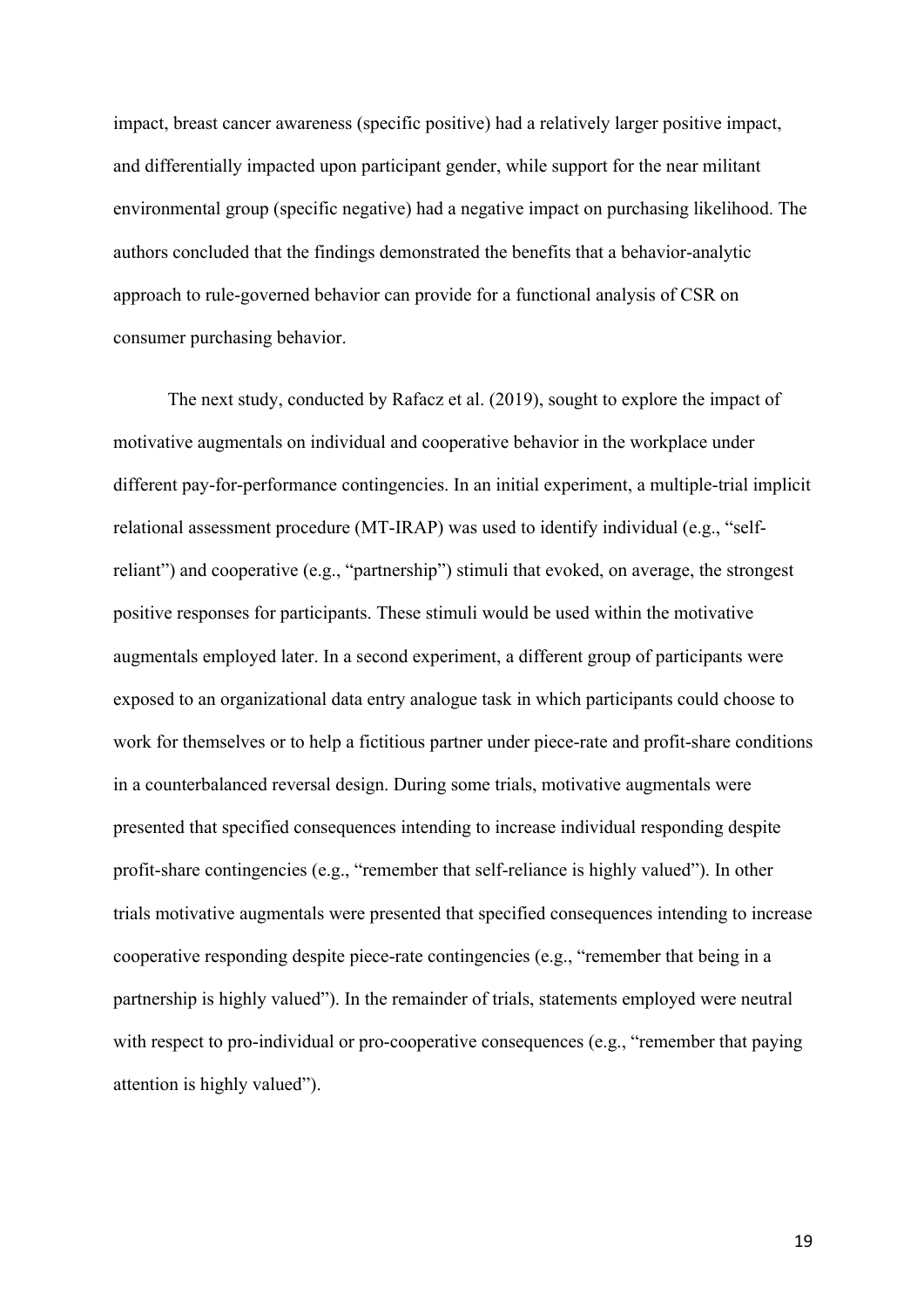The results showed that, in general, the financial contingencies at play had a greater impact upon participant performance than did the motivative augmentals. However, the augmentals did somewhat influence participant behavior when the contingencies were financially neutral (i.e., profit share contingencies), and there was no financial cost for doing so. The authors concluded that organizations could employ motivative augmentals in memos or speeches to increase worker performance, but that these would need to be consistent with financial contingencies for maximal benefit.

In reflecting upon the latter two studies, which involved focusing only on augmenting, both appear to indicate relatively clear effects for motivational variables. However, it could be argued that the concept of augmental rule control as employed in these studies adds very little beyond the common sense concept of motivation *per se*. Although this may seem like a harsh criticism, it is interesting to note that in the article by Rafacz et al. (2019), the phrase "motivational statement" is used far more frequently than the term augmental. Of course, one could argue that a "motivational statement" comprises the very definition of an augmental. In doing so, however, the question then emerges, what value is the concept of an augmental, as a technical term, if it can be substituted readily with an everyday common sense concept? Let us be clear, we are not questioning the value of these studies, the importance of the results they report, nor even the authors' use of the term augmental. We are simply asking to what extent the concept of augmental influenced the design and analysis of the research in some unique manner that made a clear difference from what the researchers would have done had they simply chosen to employ the concept of motivation (or motivational statement) alone?

Overall, therefore, the studies reviewed thus far either failed to provide clear and consistent effects, at least across studies, when the terms pliance and tracking were employed. Furthermore, the type of research that has employed these terms, and also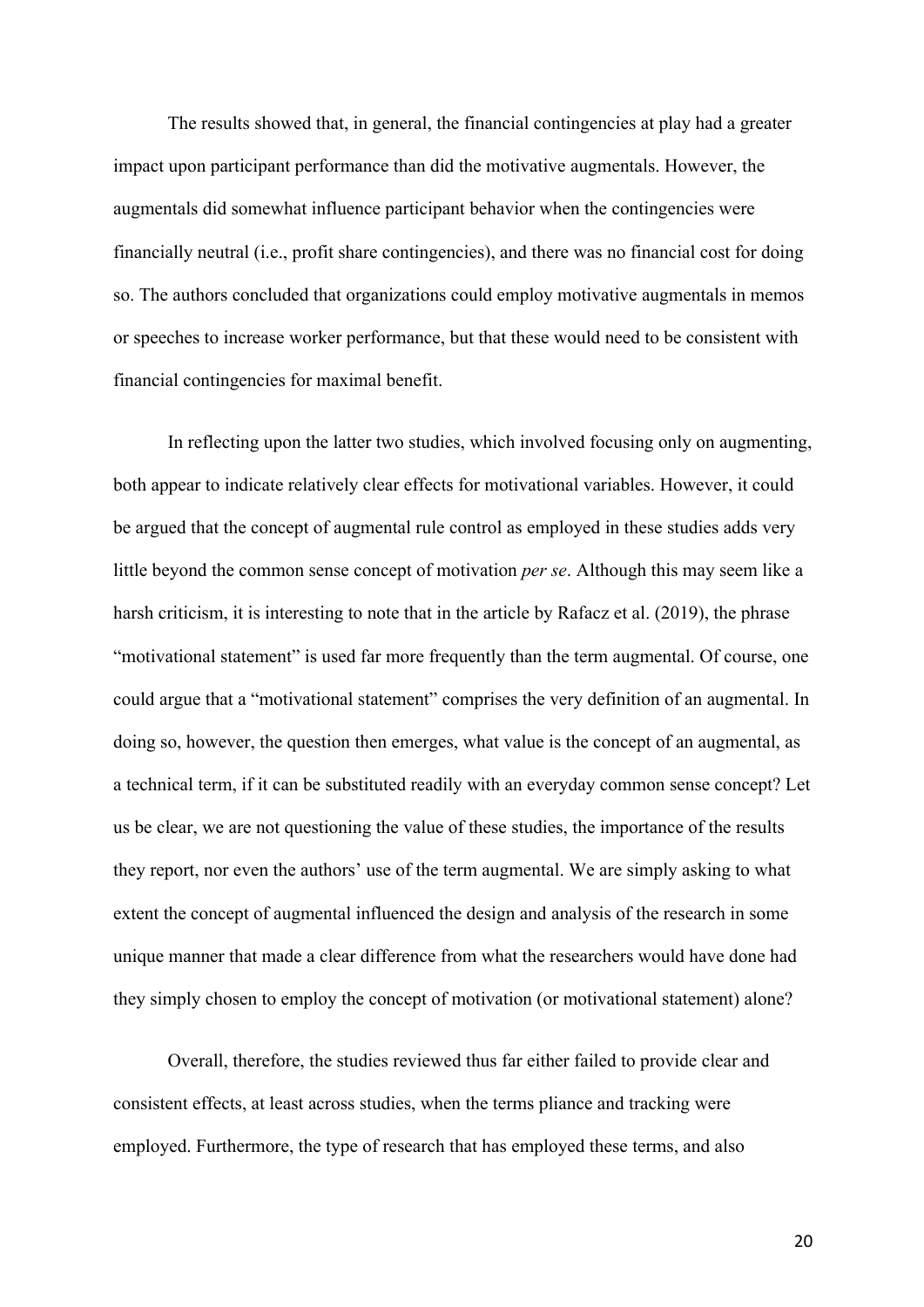augmenting, do not tend to test the concepts themselves in a functional-analytic abstractive manner. For example, the term compliance could simply be used in place of pliance, and "motivational statement" could be substituted for augmental, without making any discernible difference to the research, at least as far as we can tell. To put it another way, the studies appeared simply to employ the concepts of pliance, tracking, and augmenting rather than testing them as functional-analytic abstractive concepts in and of themselves.

**Psychometric-focused research**. As mentioned above, four psychometric studies have appeared in the literature since the final retrieval of records was conducted by Kissi et al.'s review (2017). One focused on developing a measure of what the authors referred to as generalized pliance (Ruiz et al., 2019); another sought to examine the construct validity of this measure against two measures with which it is suggested to overlap conceptually (Waldeck et al., 2019); a third developed a children's version of the first measure (Salazar et al., 2018); while the final paper primarily sought to explore the convergent validity of the children's measure in adolescents (Stapleton & McHugh, 2020b).

The Generalized Pliance Questionnaire (GPQ; Ruiz et al., 2019) was designed, in part, as a response to the lack of empirical research in the literature that has focused on functional classes of rule-governed behavior (i.e., pliance, tracking, and augmenting). Specifically, the authors argued that one of the main reasons behind the limited experimental research employing these concepts, and the inconsistent findings produced where such research has occurred, may be due to the lack of a valid behavioral or self-report measure of pliance or tracking. They suggested that such a measure could thus prove useful with added potential to contribute to experimental psychopathology, longitudinal, and clinical research (interestingly, no reference is made directly to its potential for use in basic experimental-analytic RFT research).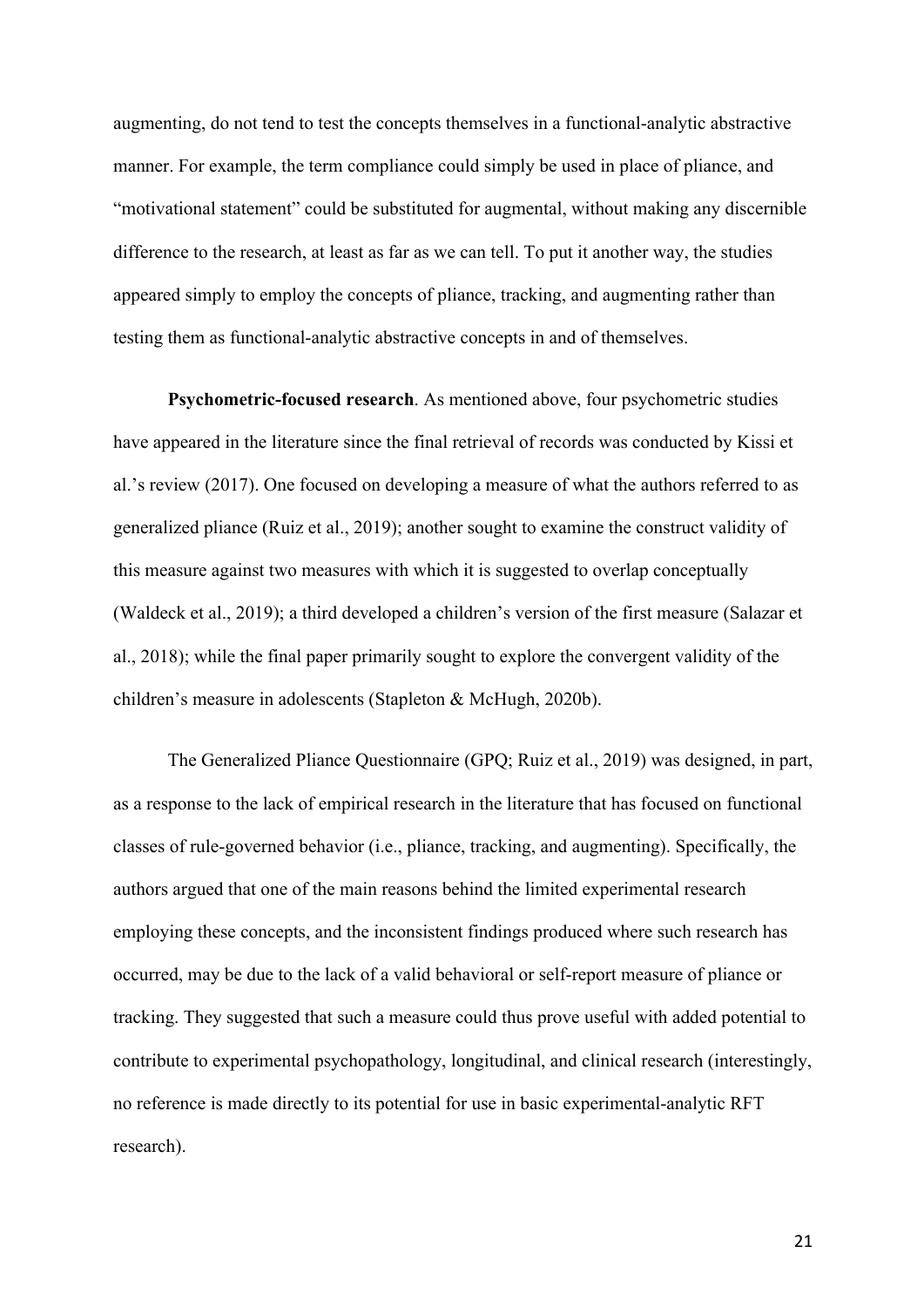Generalized pliance itself is suggested to occur if pliance as a class of rule governance over-generalises and social approval becomes the main source of reinforcement for an individual (Ruiz et al., 2019). Thus, the GPQ measure comprises 18 items (note that a shorter 9-item version is also available) that pertain to instances in which socially mediated consequences are the primary source of control over an individual's behavior (e.g., "My decisions are very much influenced by other people's opinions"; "My self-worth depends on what other people think and say about me"). Both the 18- and 9-item versions were reported to have excellent internal consistency and correlated with a range of other self-report measures that are associated with ACT such as, for example, cognitive fusion, mindfulness, and experiential avoidance. Subsequent research conducted by Waldeck et al. (2019) aimed to further validate the GPQ-9 against two other self-report measures that assess social reinforcement. The researchers reported good construct validity and psychometric properties of the measure. They also reported, however, that structural equation modelling revealed that the GPQ-9 was *not* significantly associated with measures of psychological flexibility and psychological distress (one of the other measures employed in the study, the Brief Fear of Negative Evaluation Scale, did significantly correlate).

The need for a children's version of the GPQ was argued by Salazar et al. (2018) on the conceptual basis that pliance is the first type of rule-governed behavior established in the behavioral repertoire of children. Consequently, it is argued that its overgeneralization could disrupt successful contact with environmental contingencies in favour of social approval and facilitate forms of psychological distress thought to be underpinned by rule-based contingency insensitivity. In principle, therefore, measurement of generalized pliance in children could aid in research exploring its relationship with the development and establishment of psychological distress. The GPQ-Children (hereafter referred to as the GPQ-C) adapted the 18-item adult version of the GPQ by rephrasing some of the statements so that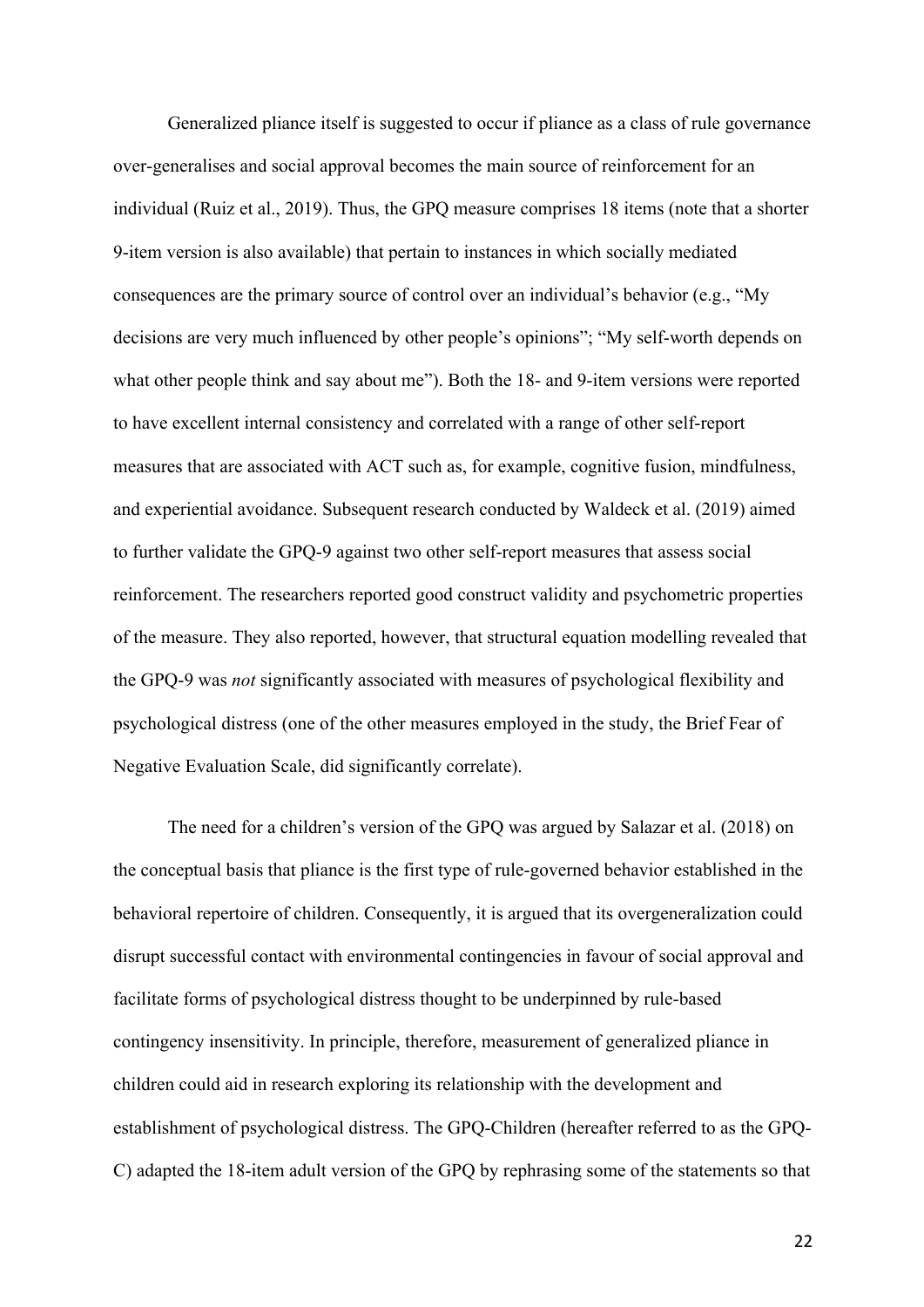they could be more readily understood by children (e.g., "In order to be happy, I need people to value me" to "I need people to like me to feel happy") and by removing some items that purely pertained to adult life (e.g., "If other people don't value my work, I feel as though it was not worth the effort"). The study reported adequate internal consistency in a population of children aged 8-13 years, that girls obtained higher scores than boys, and that scores seemed to decrease with age. Finally, the authors reported that this measure correlated with a number of other self-report measures of, for example, psychological inflexibility and repetitive negative thinking. A subsequent study by Stapleton and McHugh (2020b), aimed to further explore the relationship between the GPQ-C and various self-reported measures (i.e., psychological inflexibility, positive and negative affect, empathic concern, and capacity to enjoy interpersonal interactions) in a population of adolescents aged 14-17 years. The authors reported support for the convergent validity of the GPQ-C and significant correlations with the other self-report measures.

Overall, the findings of the psychometric approach to research into pliance and its overgeneralization are encouraging. The measures are validated against measures of other concepts posited as core to the analysis and treatment of psychological suffering, particularly within ACT (e.g., psychological inflexibility and cognitive fusion). At this point, therefore, it could be argued that the concept of pliance has some validity in the wider context of ACT. On balance, ACT is not RFT, and the original Kissi et al. (2017) review correctly considered pliance, tracking, and augmenting as concepts directly relevant to RFT-based experimental analyses rather than ACT per se. Indeed, in the latter half of the quotation provided previously from the seminal RFT volume, the authors stated that in order to unpack a particular domain, such as rule-governed behavior, data that might reflect the functional processes involved in this domain would need to be collected. In the service of this aim, we will now consider a series of recently published studies that have attempted to explore a more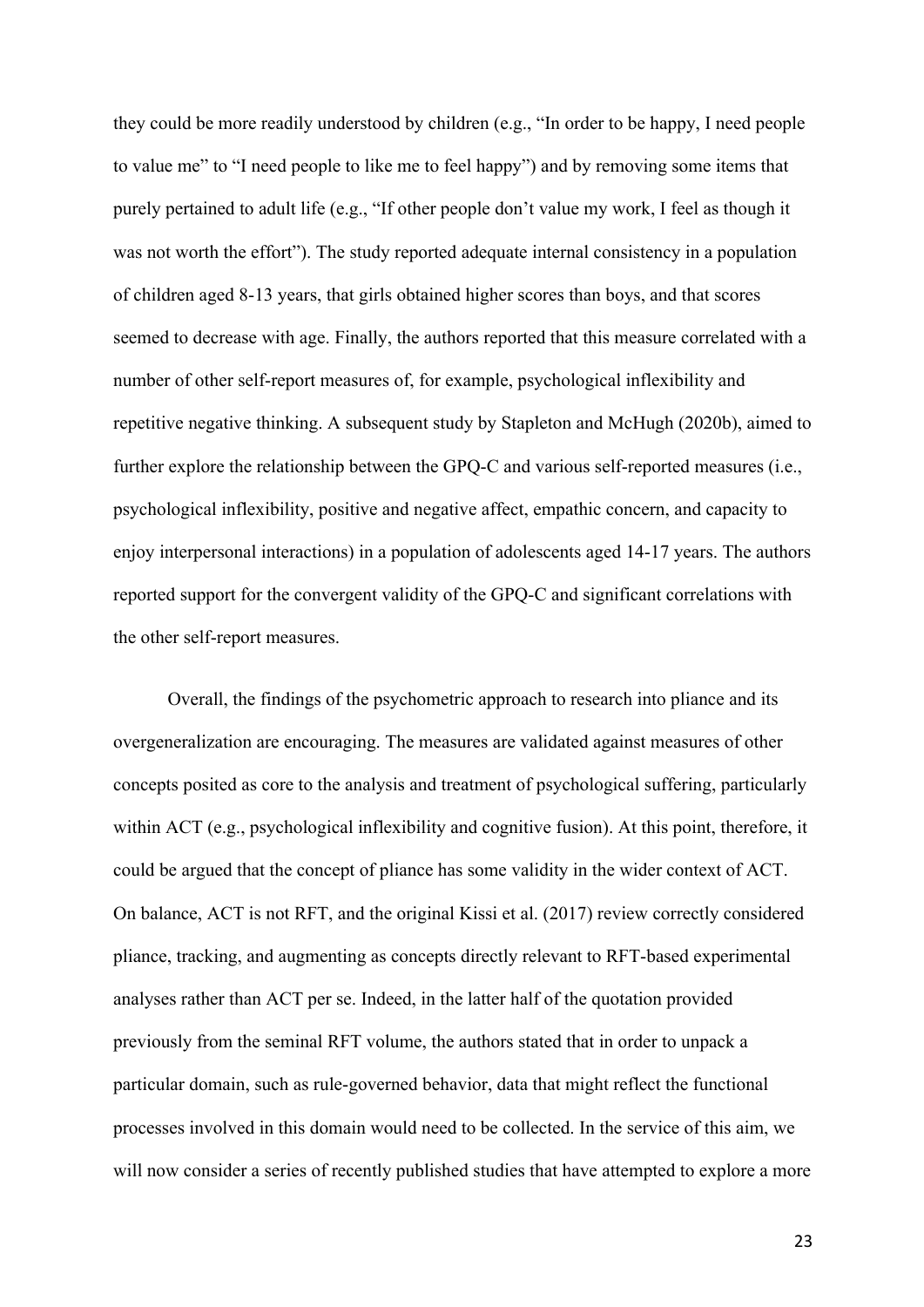technical (i.e., basic experimental analysis) of rules as relational networks rather than instances of pliance, tracking, and augmenting. In doing so, we recognize that this research program is still very much in its infancy. Nevertheless, it seems useful to present it here because the approach employed, and the results obtained, serve to illustrate the type of distinction we are attempting to draw between basic lab-based RFT research and the middlelevel driven and/or psychometric studies reviewed above.

## **Some examples of basic lab-based RFT studies of rule-governed behavior as relational networking**

Within RFT, a conceptual analysis of rule-governed behavior involves defining rules as relational networks. Indeed, this analysis initially gained empirical support from two studies by O'Hora and colleagues (2004, 2014) that successfully modelled rules as derived relational networks in the experimental lab. In attempting to further explore a basic experimental analysis of rule-following, and in particular persistent rule-following, a series of studies have emerged over the past number of years investigating potential variables involved in derived rule-following in the face of competing reinforcement contingencies.

**The first study: direct versus derived rule-following.** Harte et al., (2017) aimed to investigate the impact of giving participants a direct rule versus a rule that involved a novel derivation on persistent rule following. Specifically, the researchers provided half of the participants with a direct rule, that did not involve responding in accordance with a novel derived relation generated within the experiment. That is, they were instructed to choose the *least similar* comparison stimulus presented in an MTS task. In contrast, the other half of the participants were presented with the same instruction except that the phrase "least similar" was replaced with a nonsense word that participated in a derived coordination relation with that phrase. In other words, participants were required to treat the new nonsense word as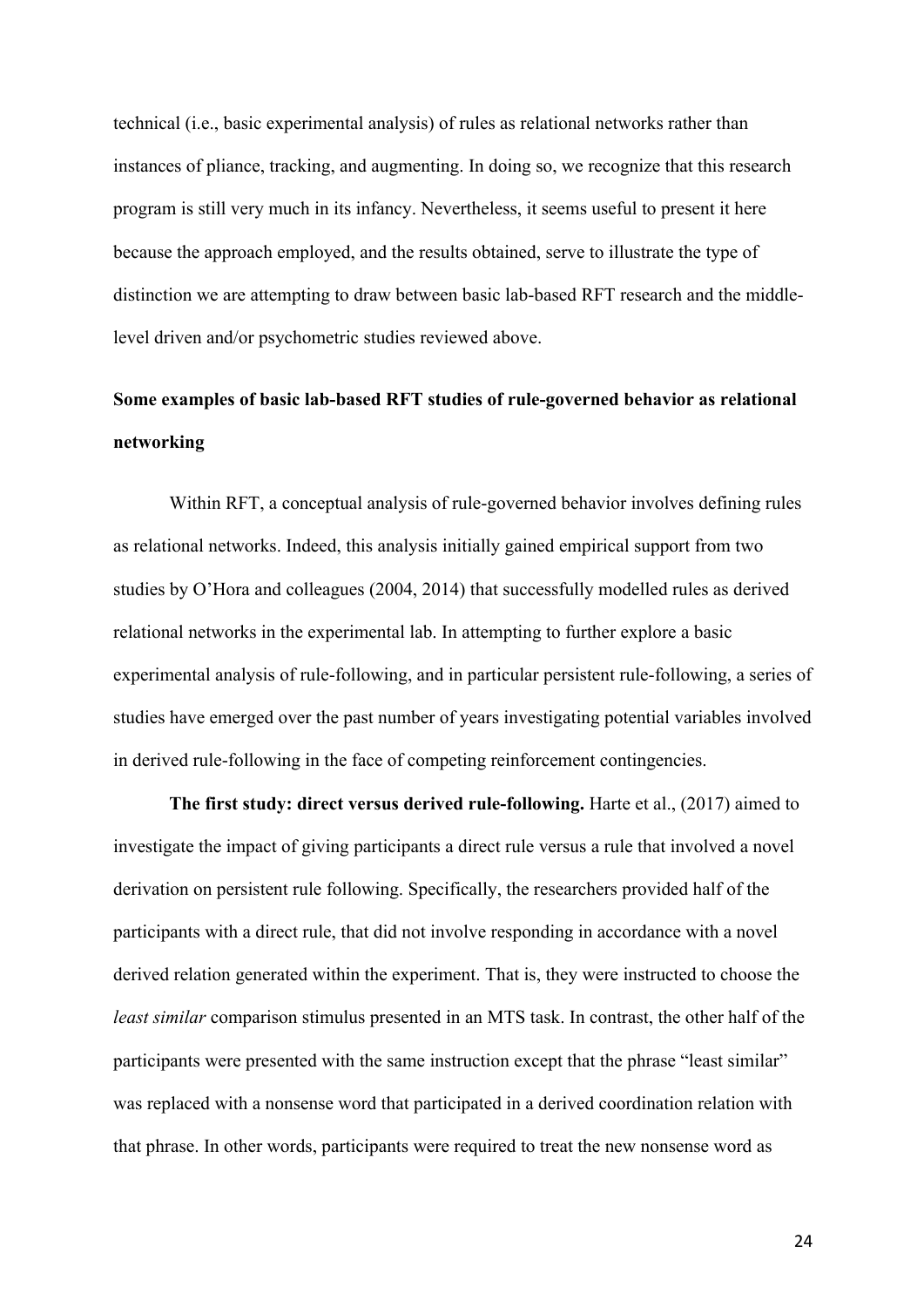meaning the same as the phrase "least similar". The critical question was whether there would be a difference in persistent rule-following between these two groups of participants. For example, would participants who had been provided with a "direct" rule (i.e., that did not require any novel derivation within the experiment) produce higher persistence in rulefollowing than participants who were required to partially derive the meaning of the rule.

Persistent rule-following was assessed through an MTS task in which the rule was initially consistent with task feedback contingencies for responding (i.e., the rule required the participant to choose the least similar comparison and points were awarded whenever this comparison was chosen). After a certain number of MTS trials, however, the feedback contingencies reversed, after which points were awarded for choosing the most similar comparison. The researchers took a number of measures of the extent to which participants persisted with following the rule despite the fact that doing so now resulted in the loss of points on the MTS task. In general, the results showed that participants who had been provided with a direct rule persisted for longer than those provided with a rule that required deriving a relation within the experiment, but only when the opportunity to follow the rule before the contingencies reversed was relatively protracted (Experiment 2).

**Manipulating derivation.** In a subsequent study, Harte et al. (2018) explored the impact of a feature of derived relating highlighted by a framework that has emerged within RFT in recent years; the details of the framework are beyond the scope of this article but the reader is referred to Barnes-Holmes et al. (2017, 2020) for extensive treatments. Harte et al. explored the impact of level of derivation, which refers to the extent to which a particular pattern of relational responding has been emitted previously; derivation is defined as *reducing* each time a relation is derived. In other words, the first time a relation is derived, it is derived directly from the initial relation (high in derivation); as the relation is derived over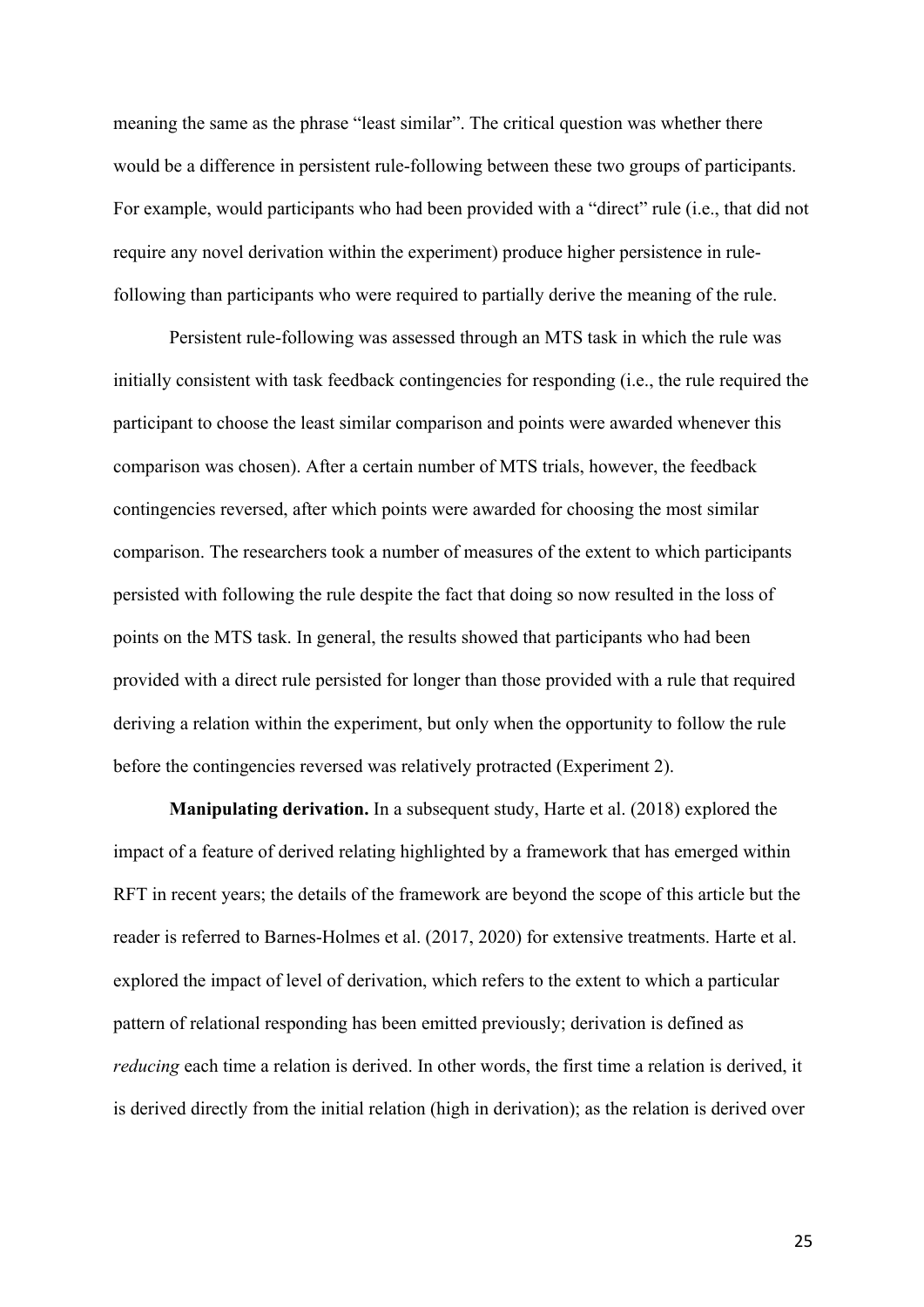and over again, it acquires its own history making it less and less derived from the original relation (relatively low in derivation).

In the study by Harte et al. (2018), the researchers experimentally manipulated level of derivation and assessed its impact on a similar contingency switching MTS task as employed by Harte, et al (2017); that is, the task contingencies supported the derived rule initially but later reversed. In this study, all rules provided to participants now required a novel derivation within the experiment (i.e., there was no direct rule as in Harte et al., 2018). In one condition, participants had many opportunities to derive this novel relational response (low derivation), while in another condition participants had relatively few opportunities (high derivation). The researchers also explored the impact of mutual and combinatorial entailment in the study. That is, in one experiment, participants were required to derive that the phrase 'least similar' was equivalent to a nonsense word (i.e., A=B) many versus few times, while in a second experiment, participants were required to derive that 'least similar' was equivalent to a nonsense word through a middle node (i.e., A=B=C), also many versus few times. This relation was subsequently inserted into the rule required for responding on the contingency-switching MTS task. The results broadly indicated that lower levels of derivation produced greater persistence in rule-following. This was the case at both mutually and combinatorially entailed levels. That is, the more opportunities participants had to derive the rule, the more they persisted with rule-following when the MTS task contingencies no longer supported the rule.

**Manipulating coherence (and derivation).** In another two studies, researchers explored the impact of a second variable on persistent rule-following. Specifically, the researchers manipulated the coherence of the derived rule (Harte, Barnes-Holmes, Barnes-Holmes, McEnteggart, et al., 2020; Harte, Barnes-Holmes, Barnes-Holmes, & McEnteggart, 2020). In brief, coherence refers to the extent to which a pattern of derived relating is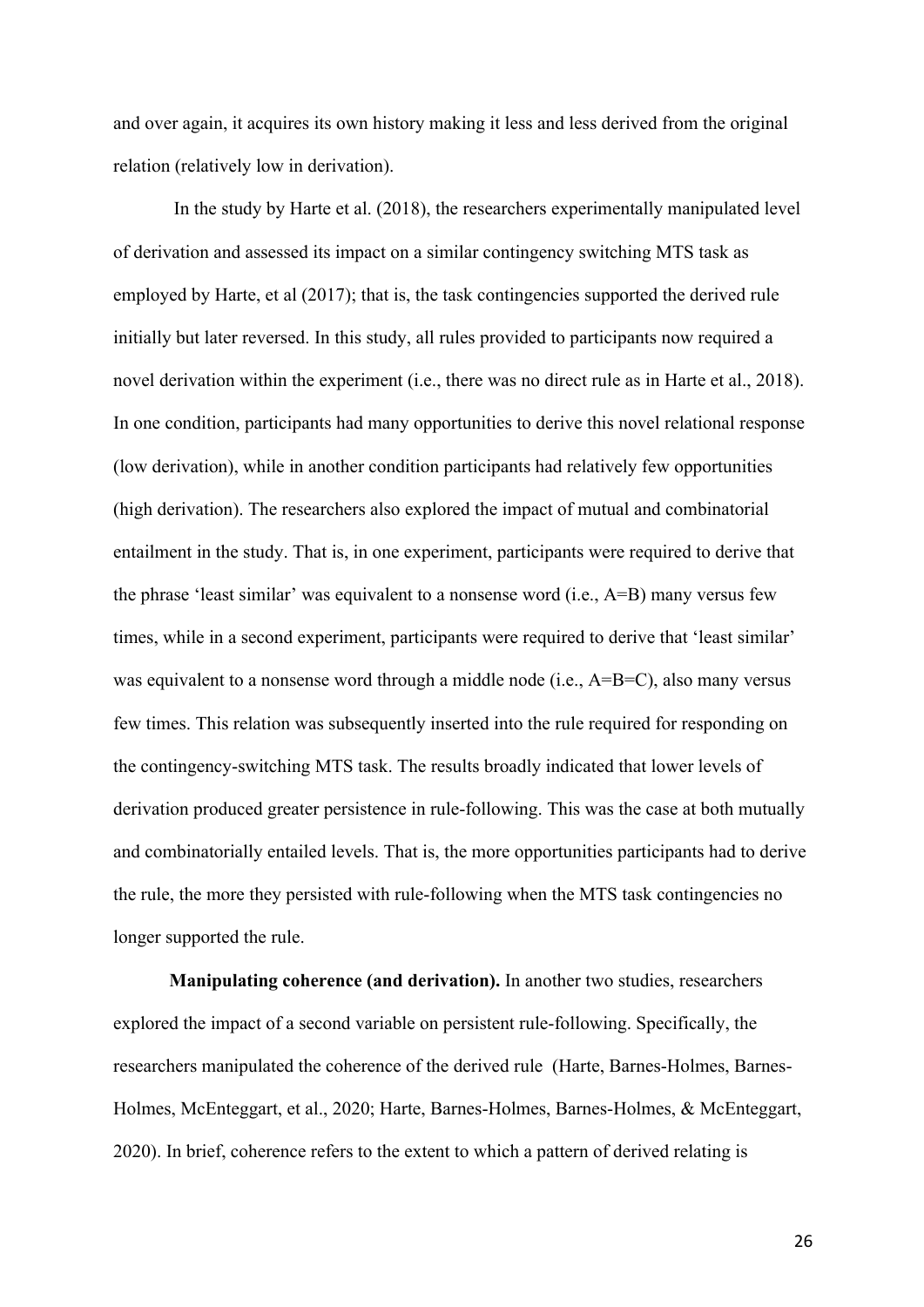consistent with or coheres with previously established patterns of such responding. In both studies, participants were again provided with rules that required a novel, within-experiment derivation, but the coherence of these rules was manipulated here through the provision versus non-provision of performance feedback for deriving the relations between the nonsense word and phrase 'least similar'. The researchers also manipulated level of derivation, but across experiments. That is, while all participants had the same number of opportunities to derive the relation within each experiment, they had relatively more or less opportunities across experiments (e.g., five blocks of training trials in one experiment compared to only one block of training trials in a second experiment). In other words, *within* each experiment, performance feedback was manipulated while the level of derivation of the derived relation remained constant, but *across* each experiment level of derivation varied. Results showed that feedback for deriving significantly impacted upon persistence in rulefollowing when derivation was high (i.e., fewer opportunities to derive), but not when relatively low (i.e., more opportunities to derive). That is, it appeared that the less derived the rule became, the less impact feedback for deriving had on rule-following within the MTS task. When the rule was relatively high in derivation, however, feedback for deriving significantly impacted upon MTS rule persistence.

It is worth noting at this point that in both of the foregoing studies, the researchers also employed the GPQ. In both cases, the GPQ successfully correlated with a specific aspect of rule-following, thus orienting the authors to some speculative conclusions in the General Discussion sections. We believe this provides an example of the point we made earlier in the article. That is, in the current example, incorporating a psychometric instrument into the experimental analyses yielded an interesting result certainly worthy of discussion. However, the development of the psychometric instrument, *per se,* was not a *substitute* for the basic experimental analysis of behavior that was the focus of these studies. Specifically, the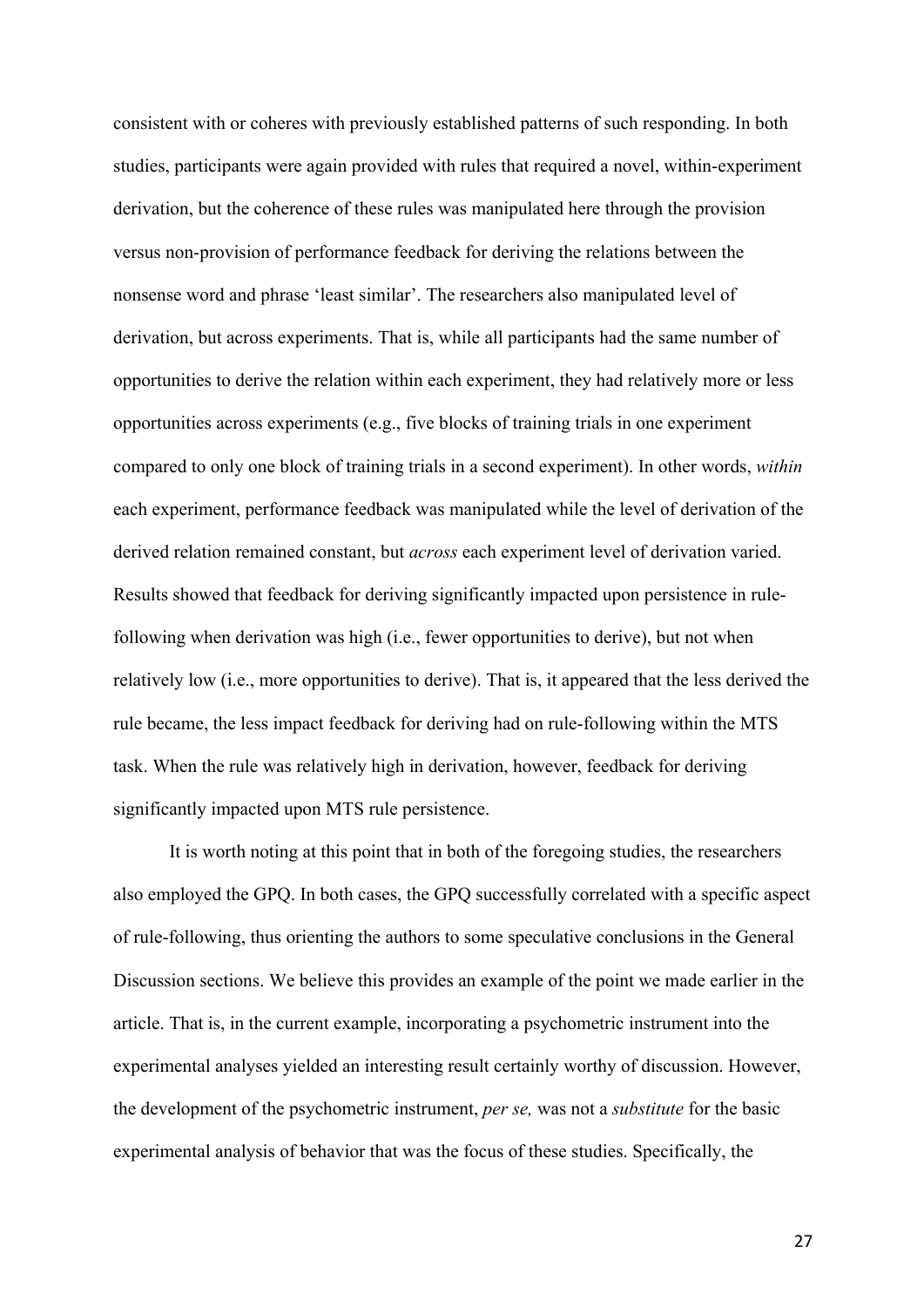experimental analyses provided data that potentially reflected the functional processes involved in persistent rule-following as derived relational networks.

**Manipulating coherence in a non-critical section of the relational network.** The potential for exploring relatively subtle functional-analytic processes involved in persistent rule-following (as relational networking) was illustrated in a recent study reported by Bern et al. (2020). Specifically, these researchers further explored the impact of coherence on derived rule-following, but the researchers manipulated the coherence of a component of a relational network that was not directly involved in the derived rule following on the MTS task. Specifically, participants were first trained on a novel relational network that was either maximally coherent (i.e., train  $A=B=C=D=E=F$ ; reinforce the derived  $F=D$  relation) or partially incoherent (i.e., train A=B=C=D=E=F; punish the derived F=D relation) before being exposed to a similar contingency switching MTS task as employed in the Harte et al. studies above. Critically, the coherence of the part of the network that was involved in deriving the rule for completing the subsequent MTS task was restricted to the A=B=C part of the network, and as such the coherence in this part of the network was essentially the same across the two conditions of the experiment. Nevertheless, results showed that undermining a "remote" part of the relational network (i.e., the D=E=F section) impacted upon persistent rule-following on the MTS task. Specifically, in the condition in which the coherence of the D=E=F part of the network was undermined, participants persisted with rule-following for significantly more trials following the contingency reversal than the maximal coherence group.

At this point it is important to note that in the Bern et al. (2020) study greater persistence in rule-following was observed in the condition deemed to be low in coherence. In contrast, in the Harte and colleagues studies outlined above (Harte, Barnes-Holmes, Barnes-Holmes, & McEnteggart, 2020; Harte, Barnes-Holmes, Barnes-Holmes,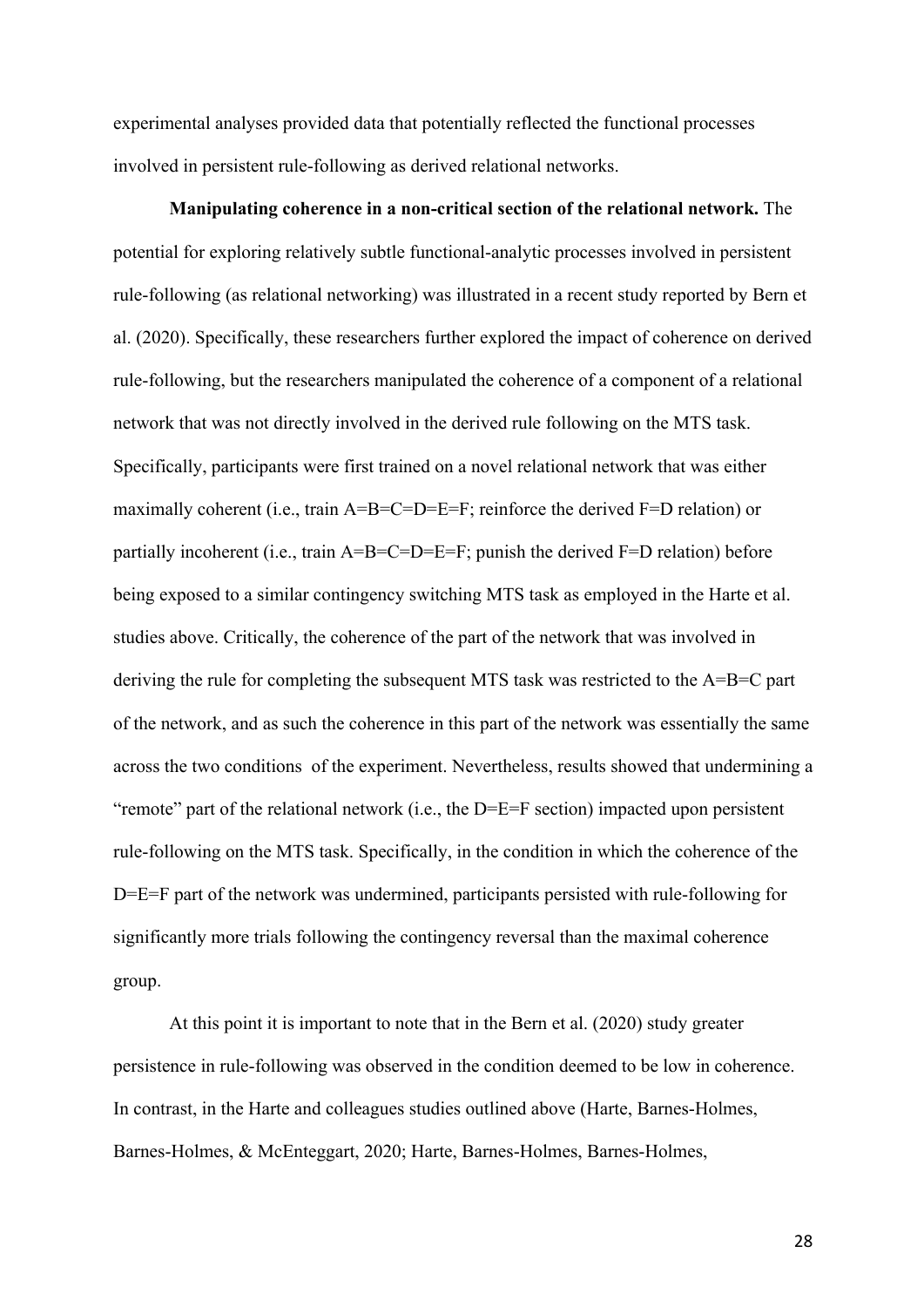McEnteggart, et al., 2020), the high derivation conditions that were also deemed to be high in coherence (i.e., with Feedback) produced more persistence (in rule-following). One possible explanation offered by Bern et al. (2020) is that attempting to reduce coherence by punishing coherent relational responding with regard to a non-critical part of the network may have reduced the coherence properties of feedback itself. Thus, when feedback was used to punish rule-consistent responding on the MTS task, following the contingency reversal, it was less effective in suppressing rule-following in the low coherence group, and therefore persistent rule-following became more likely in this group. More informally, the feedback presented during the MTS task was undermined somewhat because it had proved to be unreliable in an earlier part of the study when it was used to punish coherent relational responding. Of course, this explanation was speculative and post-hoc, but it does serve to highlight that systematic experimental analyses of persistent rule-following are required to more fully understand the functional-analytic processes that may be at play in this domain.

**Exploring flexibility and coherence in relational networking with individual participants.** While all of the research described thus far was conducted with group designs, a very recent study attempted to explore persistent rule-following as derived relational networking with individual participants. In doing so the research aimed to achieve the relatively high levels of behavioral prediction-and-influence, with precision, scope and depth, that are the hallmarks of functional-analytic research (Harte, et al., 2021). The researchers again focused on coherence but also flexibility. Specifically, the study explored the extent to which flexibility in reversing derived relations would control responding when the reversed relations cohered to relative degrees with the contingencies for rule-following. The first experiment focused entirely on flexibility in derived relational responding. Specifically, a relational network consisting of two combinatorially entailed relations were first established for 3 participants (i.e.,  $A1 = B1 = C1$  and  $A2 = B2 = C2$ ). Next, the B and C relations in each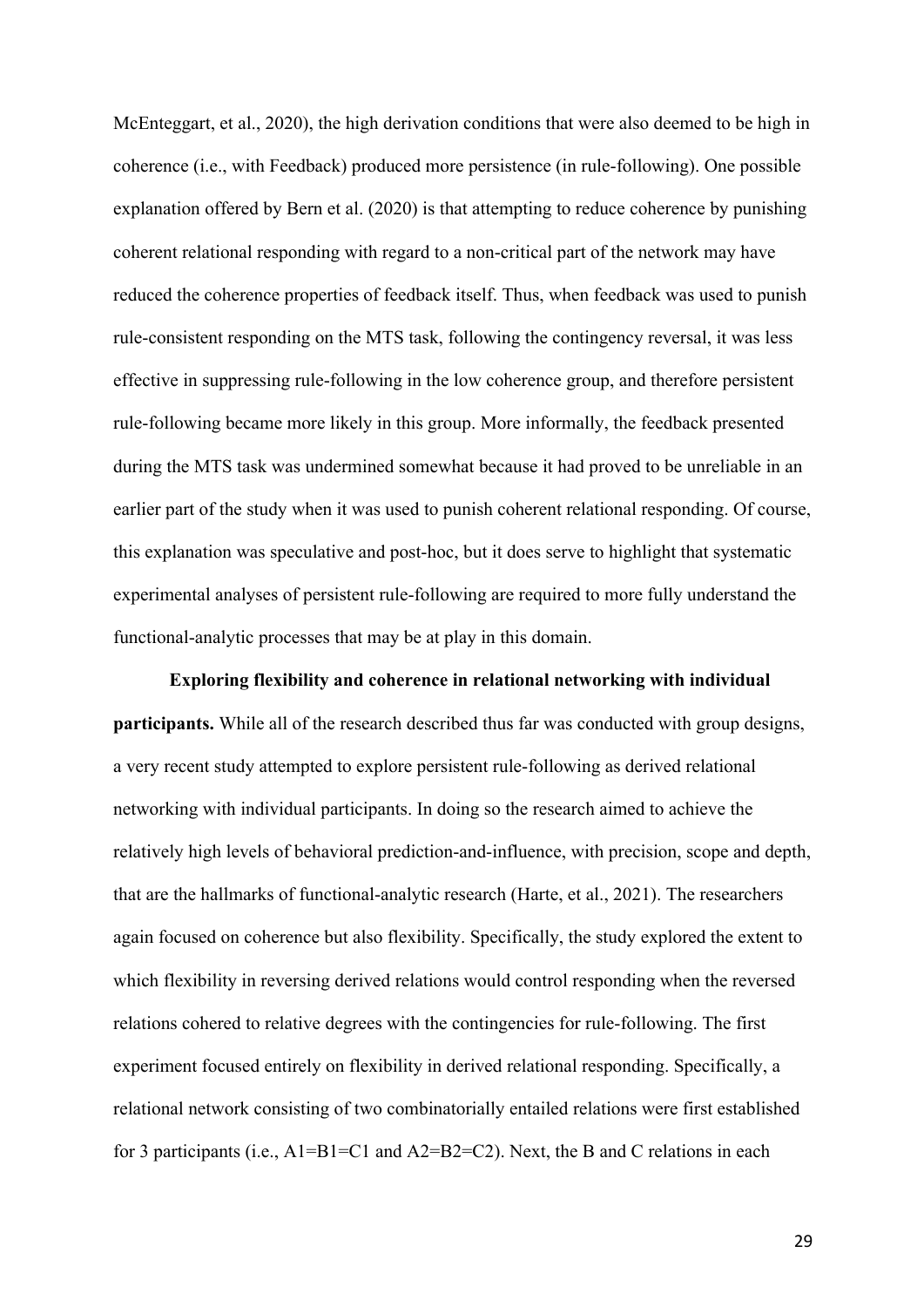network were reversed, and the new relations were tested (i.e., A1=B1=C2 and A2=B2=C1). The experiment involved a number of these reversals, within participants, to determine the extent to which each participant would demonstrate flexible relational responding in the formation of a derived relational network. Results showed that each participant successfully demonstrated flexible relational responding (i.e., each participant produced a test performance that was in accordance with the most recently trained baseline relations).

In a second experiment, 3 additional participants were again first trained and tested in a novel derived relational network identical to the first experiment, immediately after which they were exposed to an MTS task that required responding in accordance with the derived rule. Next, participants were trained and tested in a similar relational network that again involved reversing the trained B-C and tested A-C relations (identical to Experiment 1 above). They were then re-exposed to the MTS task, which now provided contingency feedback that was *inconsistent* with the reversed derived rule. The goal here was to explore the extent to which a rule that contained a derived relation, *which had been reversed,* would override competing reinforcement contingencies. Results showed that all participants generally responded in accordance with the MTS task contingencies, rather than the derived rule. Thus, in this case, reversed derived relational responding (i.e., relational flexibility) did not necessarily control behavior in the face of competing MTS contingencies.

A third and final experiment partially replicated the second, but the MTS procedure this time involved a reversal in task contingencies. Specifically, following the same training and testing of the reversed relational network as in the first two experiments, the first half of MTS trials were also reversed (i.e., consistent with the reversed derived rule), but for the final half of MTS trials, the task contingencies reversed again (i.e., now inconsistent with the reversed derived rule). The goal here was to determine whether initially increasing the coherence between the reversed derived rule and MTS task contingencies would produce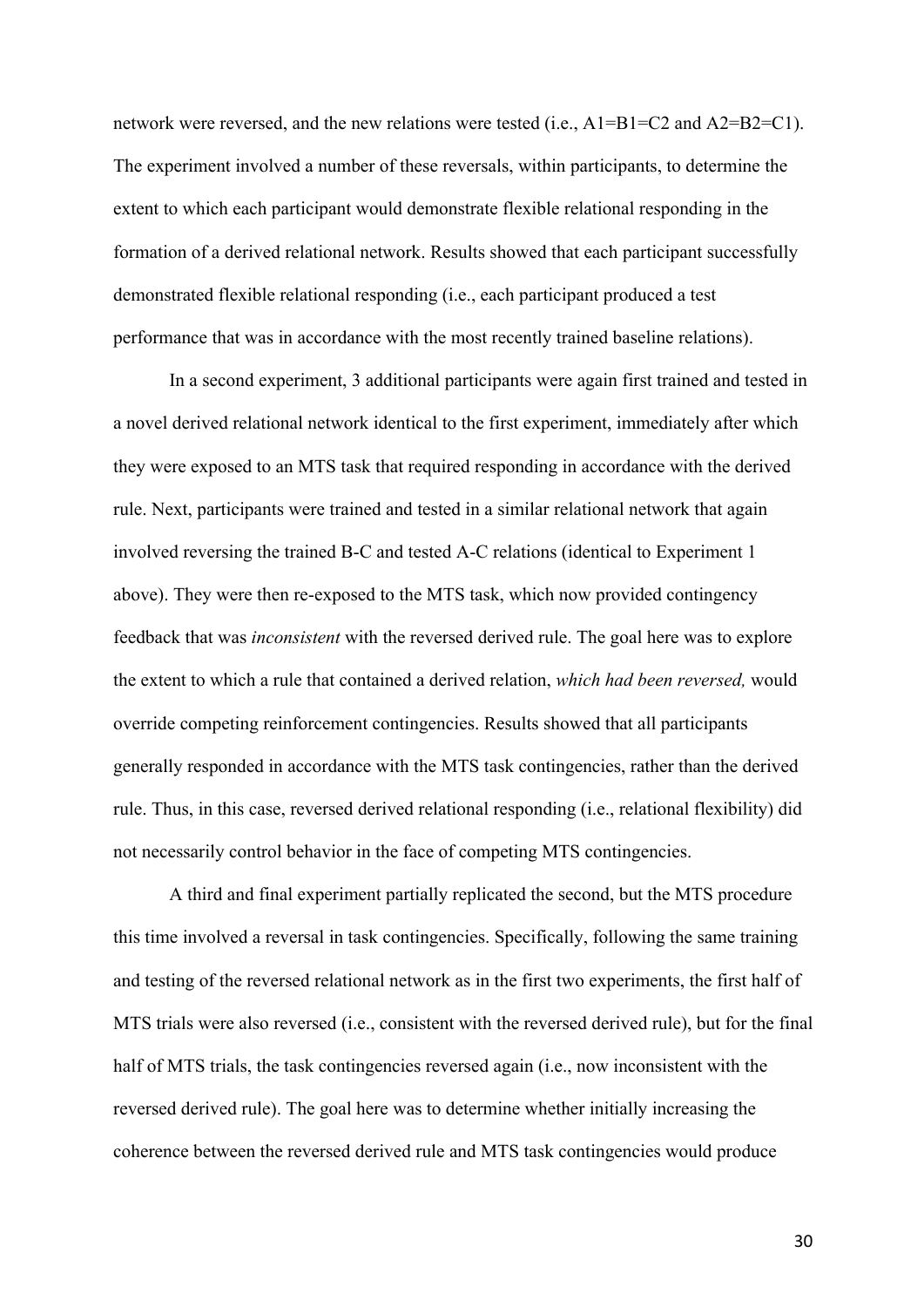greater persistence in rule-following after the contingencies reversed. In this case, evidence of rule persistence emerged in all 3 participants.

In their Discussion of the results, the authors argued that two competing relational networks were at play in the experiment: the derived rule emerging from the training and testing procedure and a rule that likely emerged through direct contact with the MTS task contingencies. In Experiment 2, the MTS contingencies remained unchanged throughout, and therefore this network could be defined as maximally coherent. As a result, it provided a relatively strong source of behavioral control. In contrast, because the network that emerged as a result of the derived relations training and testing procedure reversed multiple times throughout the experiment, the coherence of this network relative to the MTS network was greatly reduced. In other words, participants responded in accordance with the most coherent network (i.e., the one that never changed), and therefore failed to show any evidence of rulepersistence in the face of competing MTS contingencies.

In Experiment 3, however, the MTS contingencies also reversed within the experiment. In this case, therefore, the coherence of the MTS-generated network was much reduced relative to Experiment 2. As such, relative to Experiment 2, the behavioral control properties of the reversed derived rule network may have been greater, and as such was now competing with an MTS network that also contained some level of incoherence. Additionally, the authors argued that the coherence of the reversed derived rule network in Experiment 3 increased, relative to Experiment 2, because it initially cohered with the MTS contingencies following the reversal. Thus, not only did the MTS network *decrease* in coherence, the reversed derived rule network *increased* in coherence, which resulted in rule-persistence in Experiment 3. Once again, while the explanation provided by the authors was speculative and post-hoc, it nonetheless illustrates the potential complexities involved in (persistent) rule-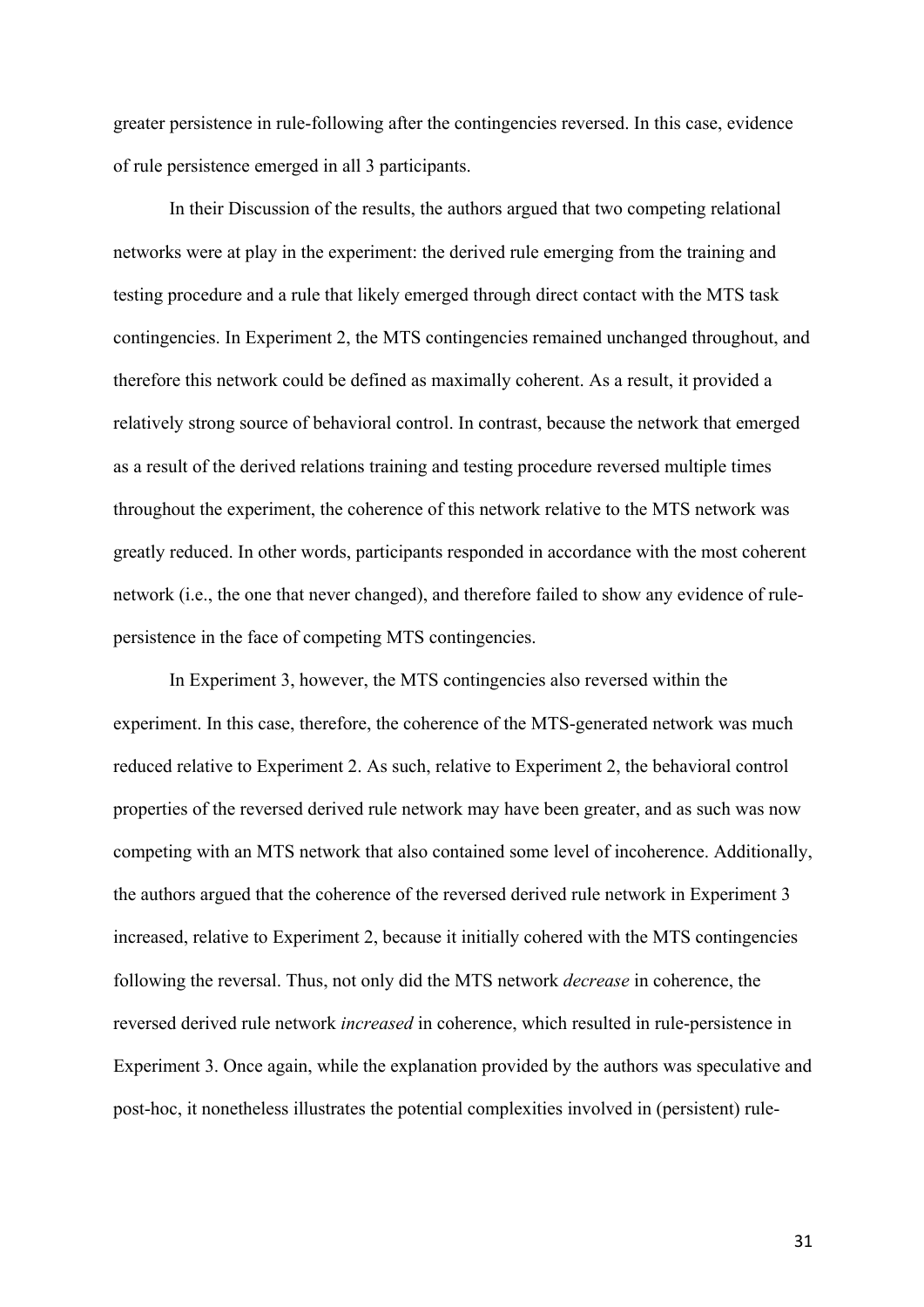following that seemingly extend beyond the rather "blunt" middle-level concepts of pliance, tracking and augmenting (as middle-level terms).

**Concluding comments.** The foregoing experimental analyses of rule-following highlight what appear to be highly complex and subtle effects. In an attempt to grapple with these subtleties, research has involved exploring the impact of experimentally definable, relational variables like coherence, derivation, and flexibility, for both mutually and combinatorially entailed relations (contained within a 'rule' as a relational network), on responding in the face of competing reinforcement contingencies. The findings illustrate the many behavioral complexities likely involved in rule-following, complexities that may remain largely hidden when researchers rely too heavily on middle-level concepts like rules or its related subsets (i.e., pliance, tracking, and augmenting) in the experimental analysis of behavior.

The foregoing series of studies also serve to illustrate the distinction we are attempting to make between basic lab-based RFT research, driven by highly technical concepts (e.g., derived relational networks), and the research reviewed earlier in the paper, which was driven by the concepts we are arguing are best considered middle-level terms (i.e., pliance, tracking, and augmenting). In response, perhaps it could be argued that the experimental research conducted on pliance and tracking thus far has simply not been sophisticated or creative enough in measuring whether participants, irrespective of rule content, are following a ply or a track. In other words, perhaps the researchers were not differentiating clearly enough between the stimulus (rule) and stimulus functions (the pliance or tracking functions actualized in the listener when following the rule). Indeed, Ruiz et al. (2019, 2020) cite this as one of the reasons for creating the Generalized Pliance and Tracking Questionnaires. While recognizing that the development of psychometric instruments may be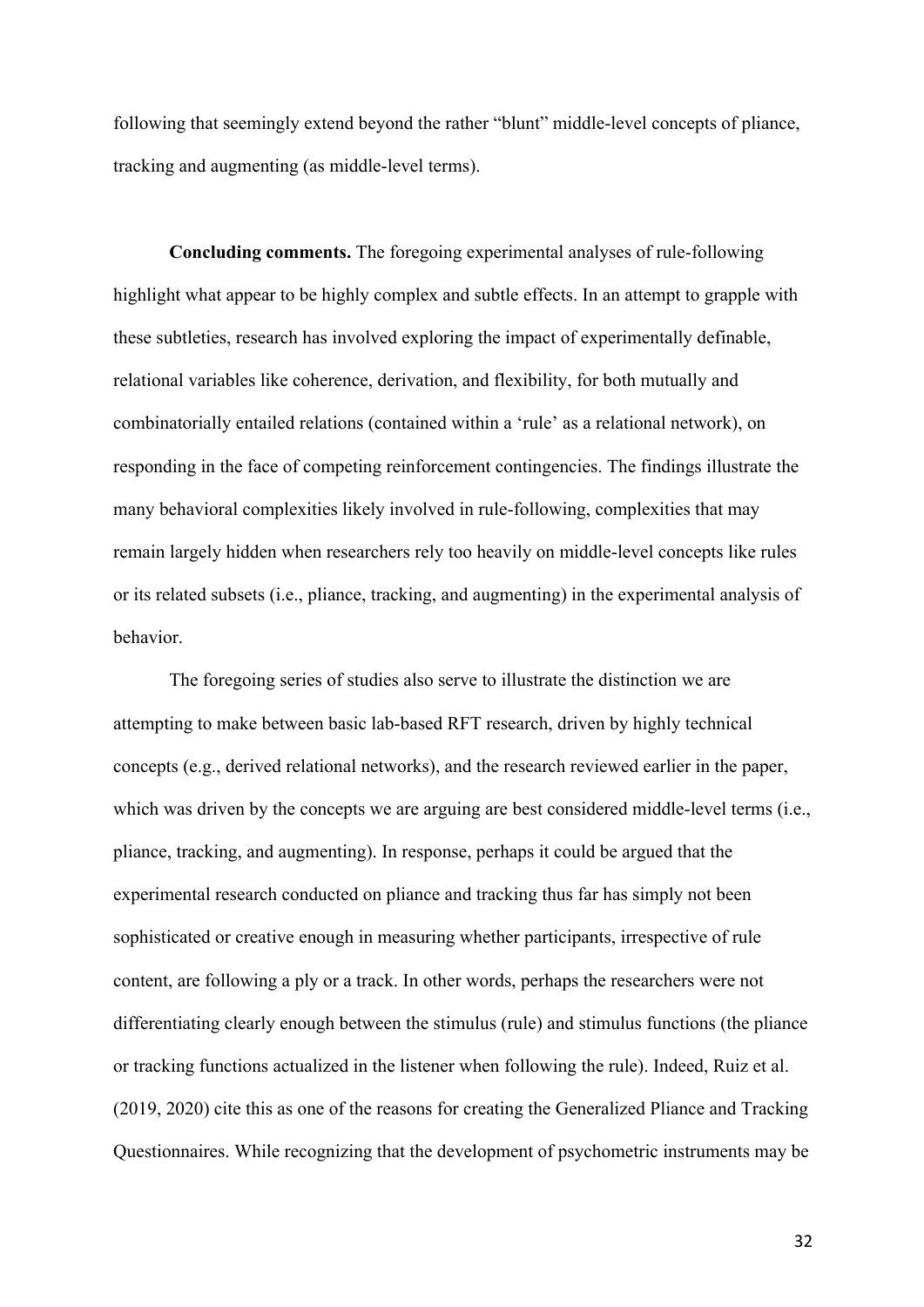of some benefit in this regard<sup>2</sup>, once again we would stress that they should not be treated as a substitute for the basic lab-based experimental analyses that are needed to better understand rule-following (persistent or otherwise). In this respect, we would argue that the problem in developing a productive program of experimental research on rule-governed behavior within RFT may not be lack of creativity or sophistication on behalf of the researchers, but the lack of appropriate stimulus control over the behavior of the researcher afforded by the concepts of pliance, tracking, and augmenting. In short, the problem may be more likely to be in the concepts, not the researcher (i.e., to use a well-worn behavior-analytic maxim -- the rat is always right).

### **General conclusion**

Kissi et al.'s systematic review (2017), of the terms pliance, tracking, and augmenting as functionally independent classes of rule-governed behavior within the experimental analysis of human language and cognition suggested that relevant research had been scarce and largely conflicting in nature, at least up until July 2015 (i.e., the date of the final retrieval of articles relevant for the review). In reviewing the literature (informally) since then, the same conclusions seem to apply. Indeed, the recent emergence of traditional psychometric research involving these concepts could be seen as reinforcing the original conclusions, in that researchers may be recognizing that pliance, tracking and augmenting may be of limited value in the *experimental* analysis of behavior. In drawing this conclusion, again we are not suggesting that the terms are without value, but it is important to recognize the boundaries and limitations of the scientific terms we employ as basic and applied researchers, and as

<sup>&</sup>lt;sup>2</sup> Parenthetically, it is also worth noting that some of the leading researchers who have argued for the value of middle-level terms in behavioral psychology have recently questioned the use of traditional psychometry itself in favor of idiographic, process-based research (Hayes et al., 2019). Thus, the use of nomothetic psychometrics in support of the concepts of pliance, tracking and augmenting could be challenged further in the newly emerging idiographic, process-focused era.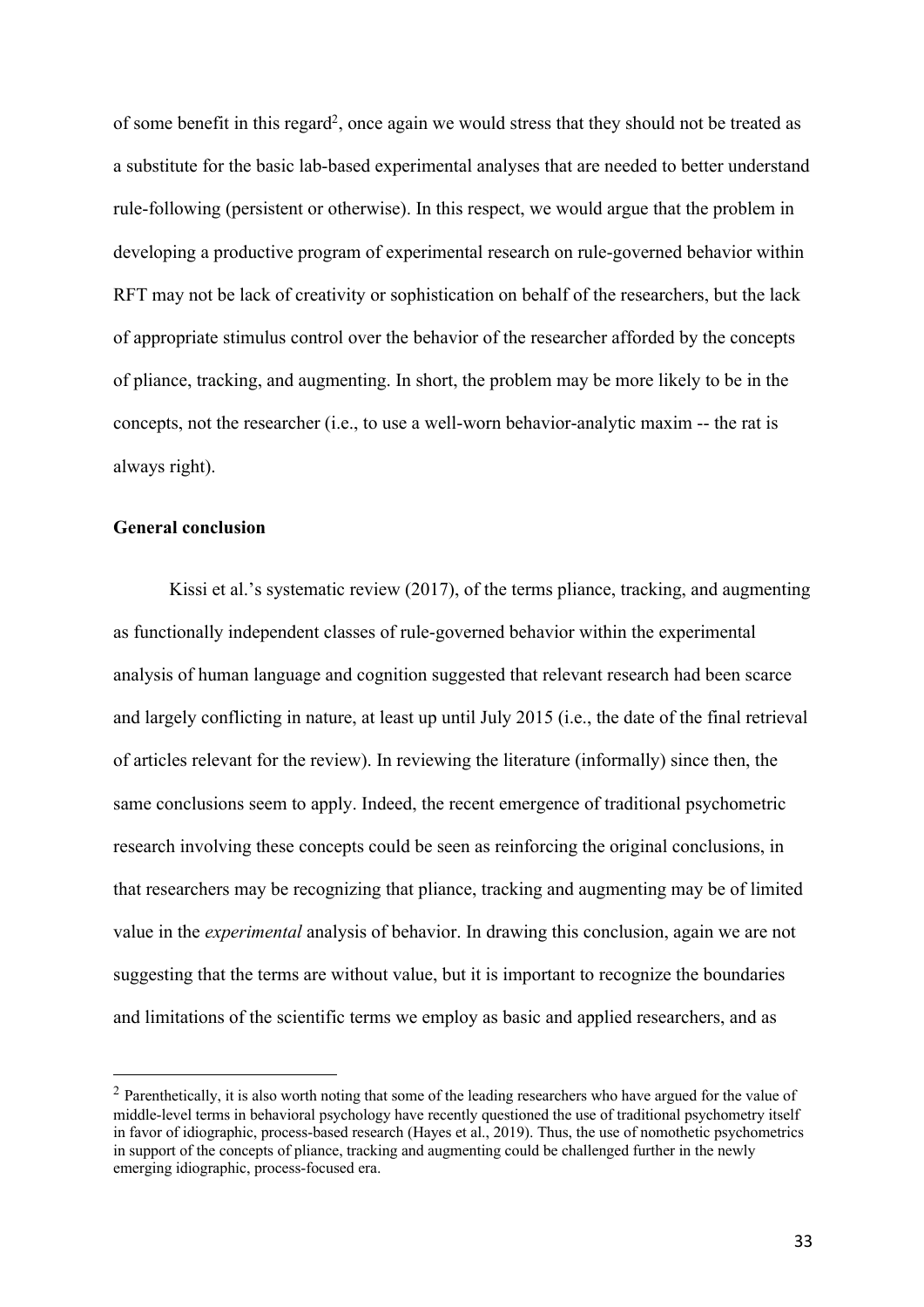practitioners. Recognizing such boundaries will always be important because as Skinner noted in 1953, "We divide behavior into hard and fast classes and are then surprised to find that the organism disregards the boundaries we have set" (p. 94). Insofar as the concepts of pliance, tracking, and augmenting have failed to yield the levels of prediction-and-influence (with precision, scope, and depth) we would typically seek in the experimental analysis of behavior, we would argue it seems best to treat them as clear examples of middle-level concepts. As such, it is now time to develop and employ additional concepts, not necessarily to the exclusion of pliance, tracking and augmenting, but which are wrought from the crucible of the basic experimental research laboratory. It would be unfortunate if RFT researchers were reticent in recognizing the potential limitations of concepts that appear in the seminal text (Hayes, et al., 2001), when those concepts fail to yield readily to experimental analyses. Indeed, this would be particularly ironic given that early advocates of RFT criticized Skinner's (1957) volume, *Verbal Behavior,* for failing to produce a vibrant and progressive program of basic experimental research.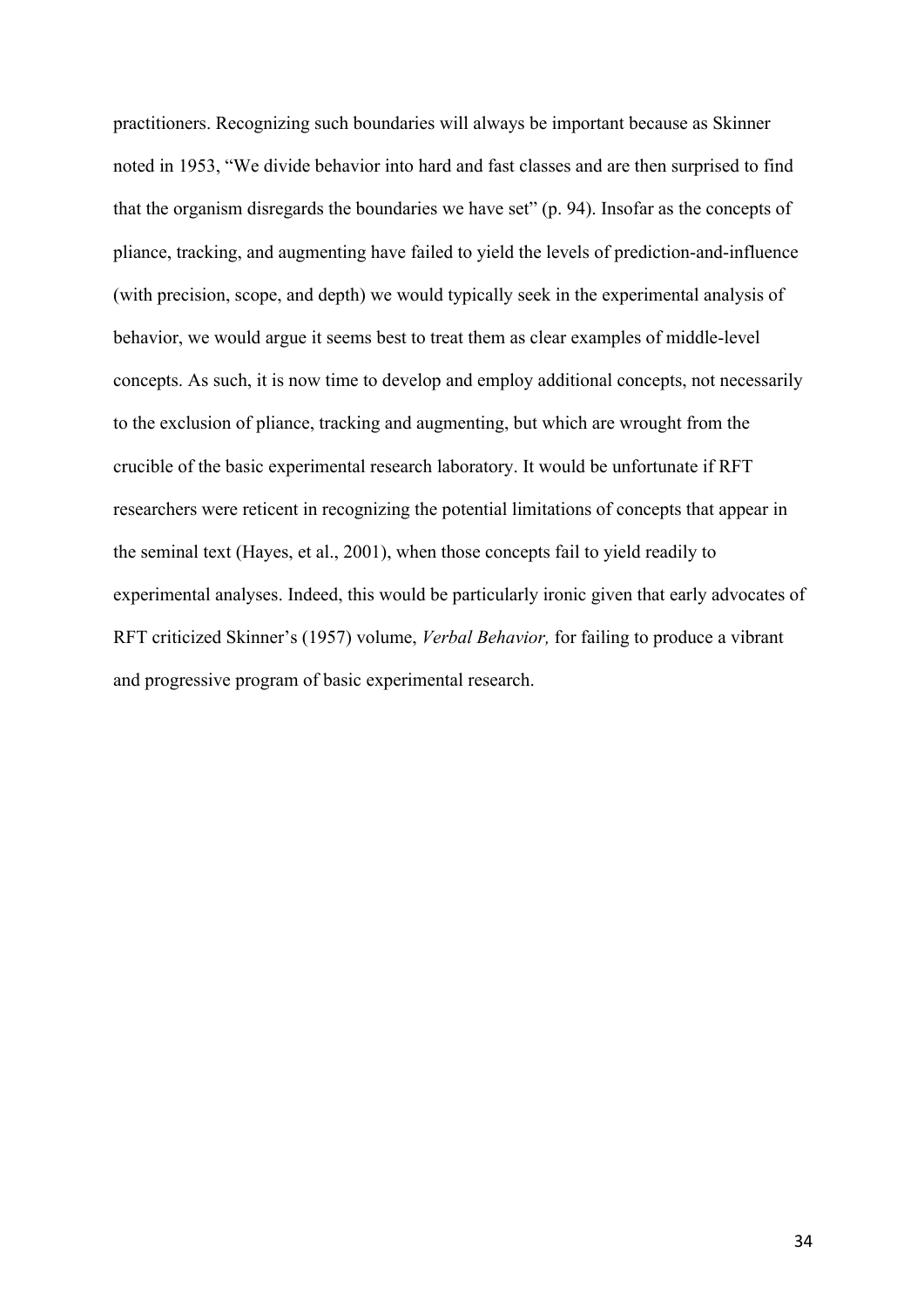### **Declarations**

**Conflict of Interest:** The authors declare they have no conflict of interest

**Funding:** Not applicable

**Ethics approval:** Not applicable

**Consent to participate:** Not applicable

**Availability of data an material:** Not applicable

**Code availability:** Not applicable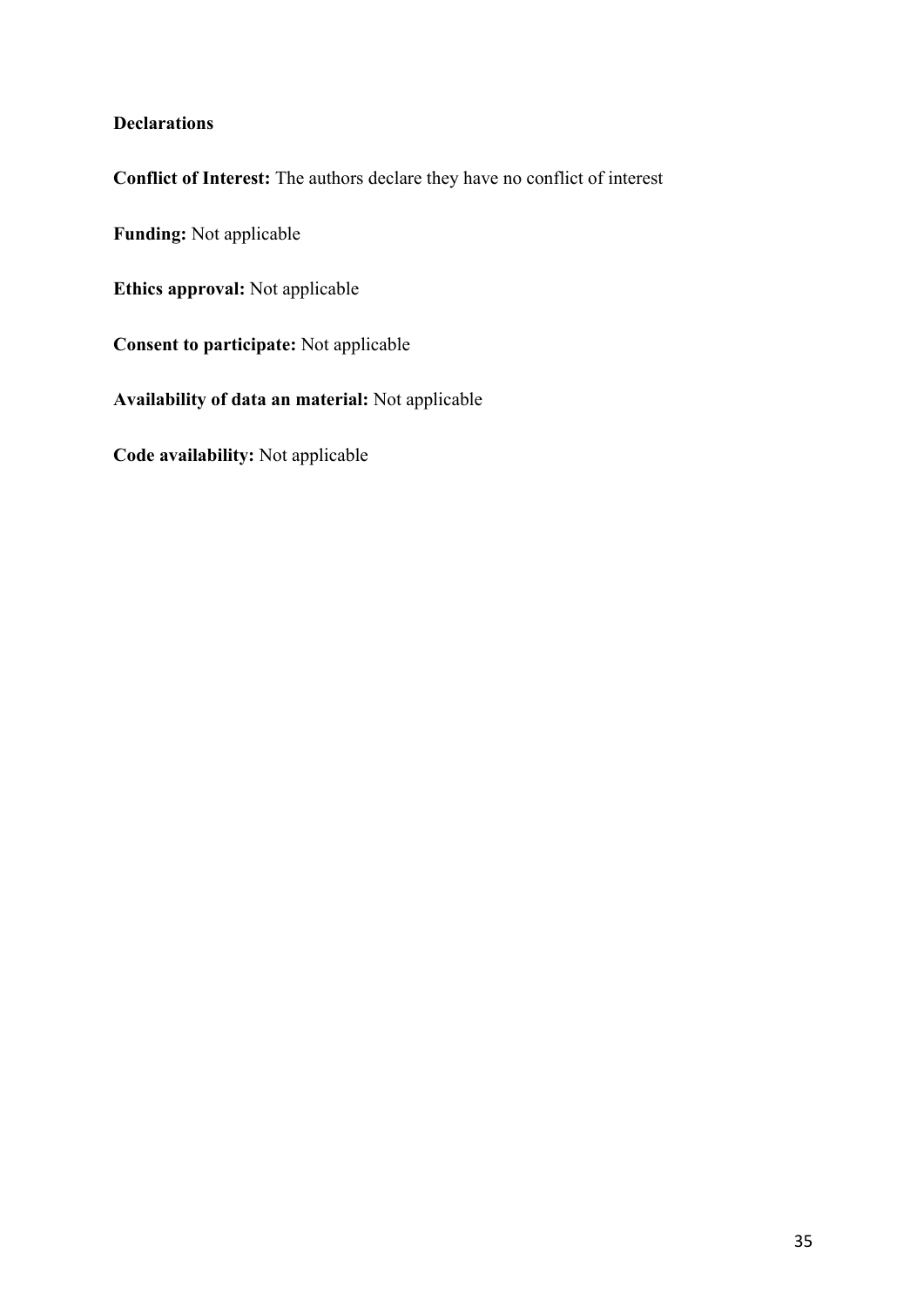#### **References**

- Barnes-Holmes, D., Barnes-Holmes, Y., Luciano, C., & McEnteggart, C. (2017). From IRAP and REC model to a multi-dimensional multi-level framework for analyzing the dynamics of arbitrarily applicable relational responding. *Journal of Contextual Behavioral Science, 6*(4), 473-483. https//:doi.org/10.1016/j.jcbs.2017.08.001
- Barnes-Holmes, D., Barnes-Holmes, Y., & McEnteggart, C. (2020). Updating RFT (more field than frame) and its implications for process-based therapy. *The Psychological Record*. https//:doi.org/10.1007/s40732-019-00372-3
- Barnes-Holmes, Y., Hussey, I., McEnteggart, C., Barnes-Holmes, D., & Foody, M. (2016). Scientific ambition: The relationship between relational frame theory and middle level terms in acceptance and commitment therapy. In R.D. Zettle, S.C. Hayes, D. Barnes-Holmes & A. Biglan (Eds.), *The Wiley Handbook of Contextual Behavioral Science* (pp. 365-382). Wiley-Blackwell.
- Barnes-Holmes, D., O'Hora, D., Roche, B., Hayes, S.C., Bissett, R.T., & Lyddy, F. (2001). Understanding and verbal regulation. In S.C. Hayes, D. Barnes-Holmes, & B. Roche (Eds.), *Relational frame theory: A post-Skinnerian account of human language and cognition* (pp. 103-118). Plenum.
- Baruch, D.E., Kanter, J.W., Busch, A.M., Richardson, J.V., & Barnes-Holmes, D. (2007). The differential effect of instructions on dysphoric and nondysphoric persons. *The Psychological Record, 57*, 543-554. https://doi.org/10.1007/BF03395594
- Bern, R., Persdotter, T., Harte, C., & Barnes-Holmes, D. (2020). Relational coherence and persistent rule-following: The impact of targeting coherence in a 'non-critical' component of a relational network. *The Psychological Record.* Advance online publication. https//:doi.org/10.1007/s40732-020-00414-1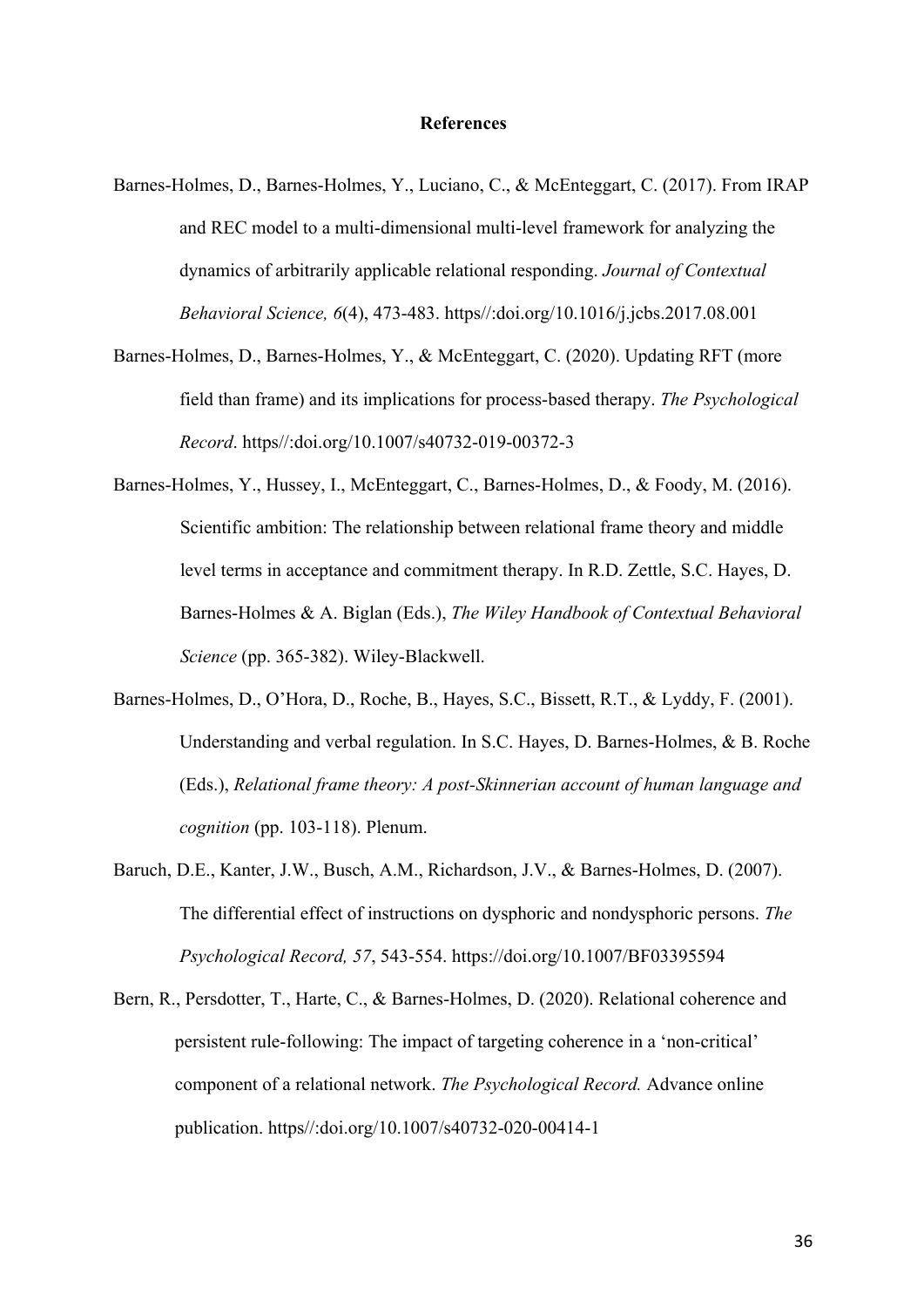Fagerstrøm, A., Stratton, J.P. & Foxall, G.R. (2015). The impact of corporate social responsibility activities on the consumer purchasing situation. *Journal of Organizational Behavior Management, 35,* 184-205. https://doi.org/10.1080/01608061.2015.1093053

Finn, M., Barnes-Holmes, D., & McEnteggart, C. (2018). Exploring the single-trial-typedominance-effect in the IRAP: Developing a differential arbitrarily applicable responding effects (DAARE) model. *The Psychological Record, 68*(1), 11-25. https://doi.org/10.1007/s40732-017-0262-z

- Finn, M., Barnes-Holmes, D., McEnteggart, C., & Kavanagh, D. (2019). Predicting and influencing the single-trial-type-dominance-effect: The first study. *The Psychological Record, 69*(3), 425-435. https://doi.org/10.1007/s40732-019-00347-4
- Ghezzi, E.L., Houmanfar, R.A. & Crosswell, L. (2020). The motivative augmental effects of verbal stimuli on cooperative and conformity responding under a financially competing contingency in an analog work task. *The Psychological Record, 70*, 411– 431. https://doi.org/10.1007/s40732-020-00400-7
- Harte, C., Barnes-Holmes, D, Barnes-Holmes, Y., & Kissi, A. (2020). The study of rulegoverned behavior and derived stimulus relations: Bridging the gap. *Perspectives on Behavior Science.* https://doi.org/10.1007/s40614-020-00256-w
- Harte, C., Barnes-Holmes, Y., Barnes-Holmes, D., & McEnteggart, C. (2017). Persistent rule-following in the face of reversed reinforcement contingencies: The differential impact of direct versus derived rules. *Behavior Modification, 41*(6), 743-763. https//:doi.org/10.1177/0145445517715871.
- Harte, C., Barnes-Holmes, D., Barnes-Holmes, Y., & McEnteggart, C. (2018). The impact of high versus low levels of derivation for mutually and combinatorially entailed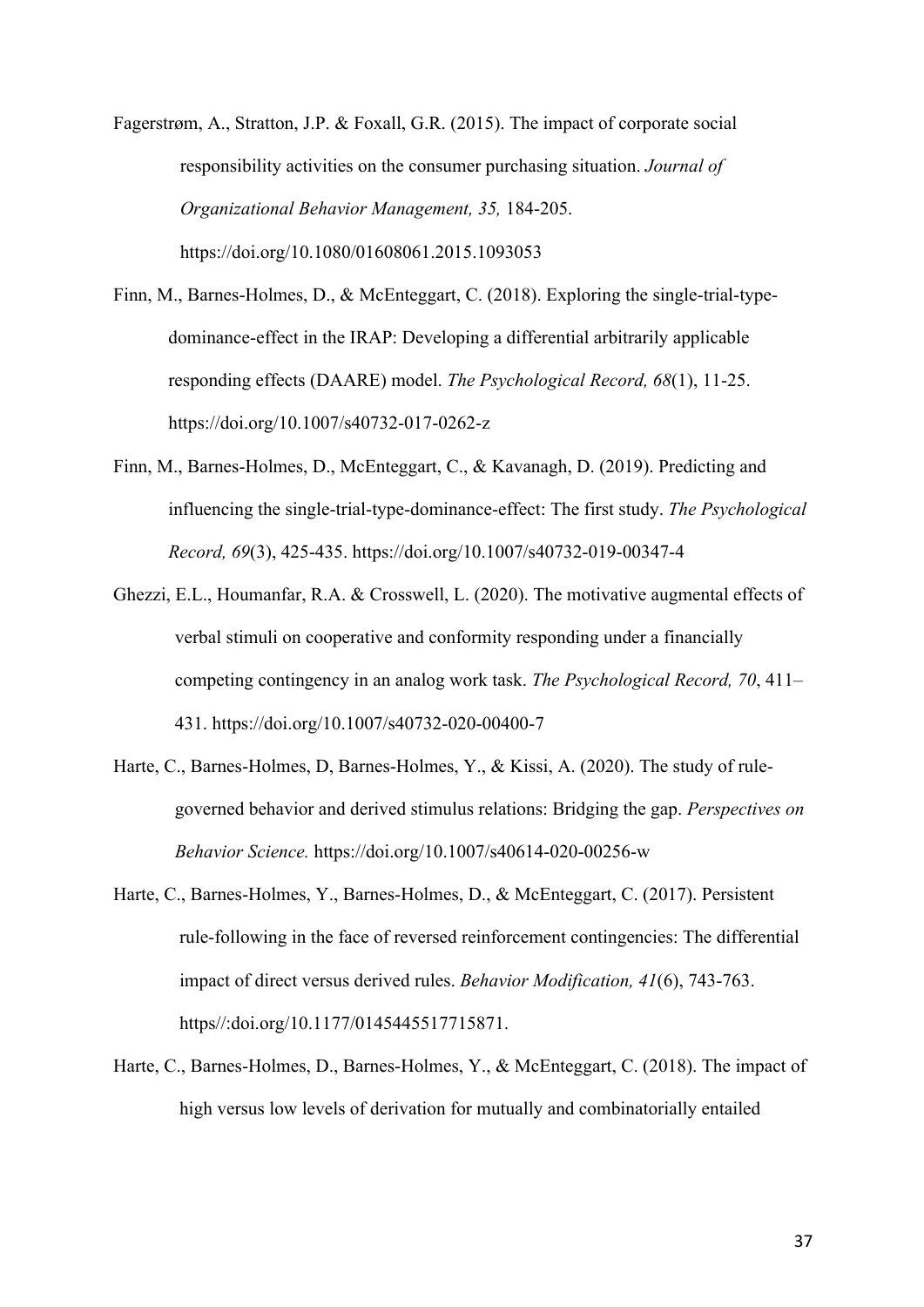relations on persistent rule-following. *Behavioural Processes, 157,* 36-46. https//:doi.org/10.1016/j.beproc.2018.08.005.

- Harte, C., Barnes-Holmes, D., Barnes-Holmes, Y., McEnteggart, C., Gys, J., Hassler, C. (2020). Exploring the potential impact of relational coherence on persistent rulefollowing: The first study. *Learning and Behavior, 48,* 373-391. https//:doi.org/10.3758/s13420-019-00399-0
- Harte, C., Barnes-Holmes, D., Moreira, M., de Almeida, J.H., Aparecida-Passarelli, D., & de Rose, J.C. (In press). Exploring a Training IRAP as a single participant context for analyzing reversed derived relations and persistent rule-following. Journal of the Experimental Analysis of Behavior.
- Hayes, S.C. (2016). Why contextual behavioral science exists: An introduction to part I. In R.D. Zettle, S.C. Hayes, D. Barnes-Holmes & A. Biglan (Eds.), *The Wiley Handbook of Contextual Behavioral Science* (pp. 9-16). Wiley-Blackwell.
- Hayes, S. C., Strosahl, K., & Wilson, K.G. (1999). *Acceptance and Commitment Therapy: An experiential approach to behavior change.* Guilford Press.
- Hayes, S. C., Barnes-Holmes, D, & Roche, B. (2001). *Relational frame theory: A post-Skinnerian account of human language and cognition.* Plenum.
- Hayes, S.C., Hofmann, S.G., Stanton, C.E., Carpenter, J.K., Sanford, B.T., Curtiss, J.E., & Ciarrochi, J. (2019). The role of the individual in the coming era of process-based therapy. *Behavior Research and Therapy, 117,* 40-53. https://doi.org/10.1016/j.brat.2018.10.005
- Kissi, A., Hughes, S., De Schryver, M., De Houwer, J., & Crombez, G. (2018). Examining the moderating impact of plys and tracks on the insensitivity effect: A preliminary investigation. *The Psychological Record, 68,* 431-440. https://doi.org/10.1007/s40732-018-0286-z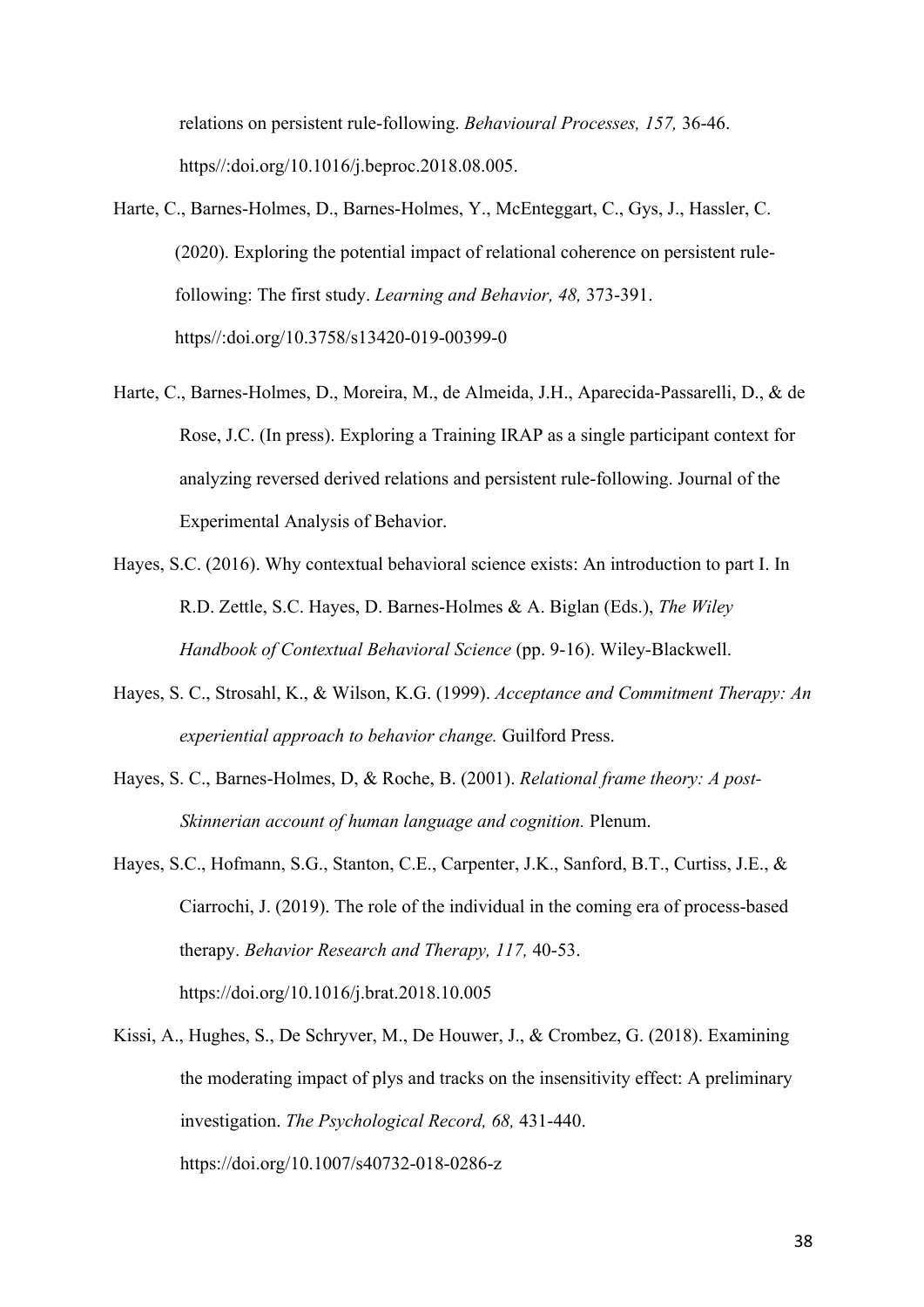Kissi, A., Hughes, S., Mertens, G., Barnes-Holmes, D., De Houwer, J., & Crombez, G. (2017). A systematic review of pliance, tracking, and augmenting. *Behavior Modification, 41*(5), 683-707. https://doi.org/10.1177/0145445517693811

- McAuliffe, D., Hughes, S., & Barnes-Holmes, D. (2014). The dark-side of rule governed behavior: An experimental analysis of problematic rule-following in an adolescent population with depressive symptomatology. *Behavior Modification, 38*(4), 587- 613. https://doi.org/10.1177/0145445514521630
- O'Connor, M., Byrne, P., Ruiz, F.J., & McHugh, L. (2019). Generalized pliance in relation to contingency sensitivity and mindfulness. *Mindfulness, 10*, 833-840. https://doi.org/ 10.1007/s12671-018-1046-5
- O'Hora, D., Barnes-Holmes, D., Roche, B., & Smeets, P. M. (2004). Derived relational networks and control by novel instructions: A possible model of generative verbal responding. *The Psychological Record, 54*, 437-460. https://doi.org/10.1007/BF03395484
- O'Hora, D., Barnes-Holmes, D., & Stewart, I. (2014). Antecedent and consequential control of derived instruction-following. *Journal of the Experimental Analysis of Behavior, 102* (1), 66-85. https://doi.org/10.1002/jeab.95.
- Rafacz, S.D., Houmanfar, R.A., Smith, G.S., & Levin, M.E. (2019). Assessing the effects of motivational augmentals, pay-for-performance, and implicit verbal responding on cooperation. *The Psychological Record, 69,* 49-66. https://doi.org/10.1007/s40732- 018-0324-x
- Rehfeldt, R.A. & Hayes, L.J. (1998). The operant-respondent distinction revisited: Toward and understanding of stimulus equivalence. *The Psychological Record, 48*, 187-210. https://doi.org/10.1007/BF03395266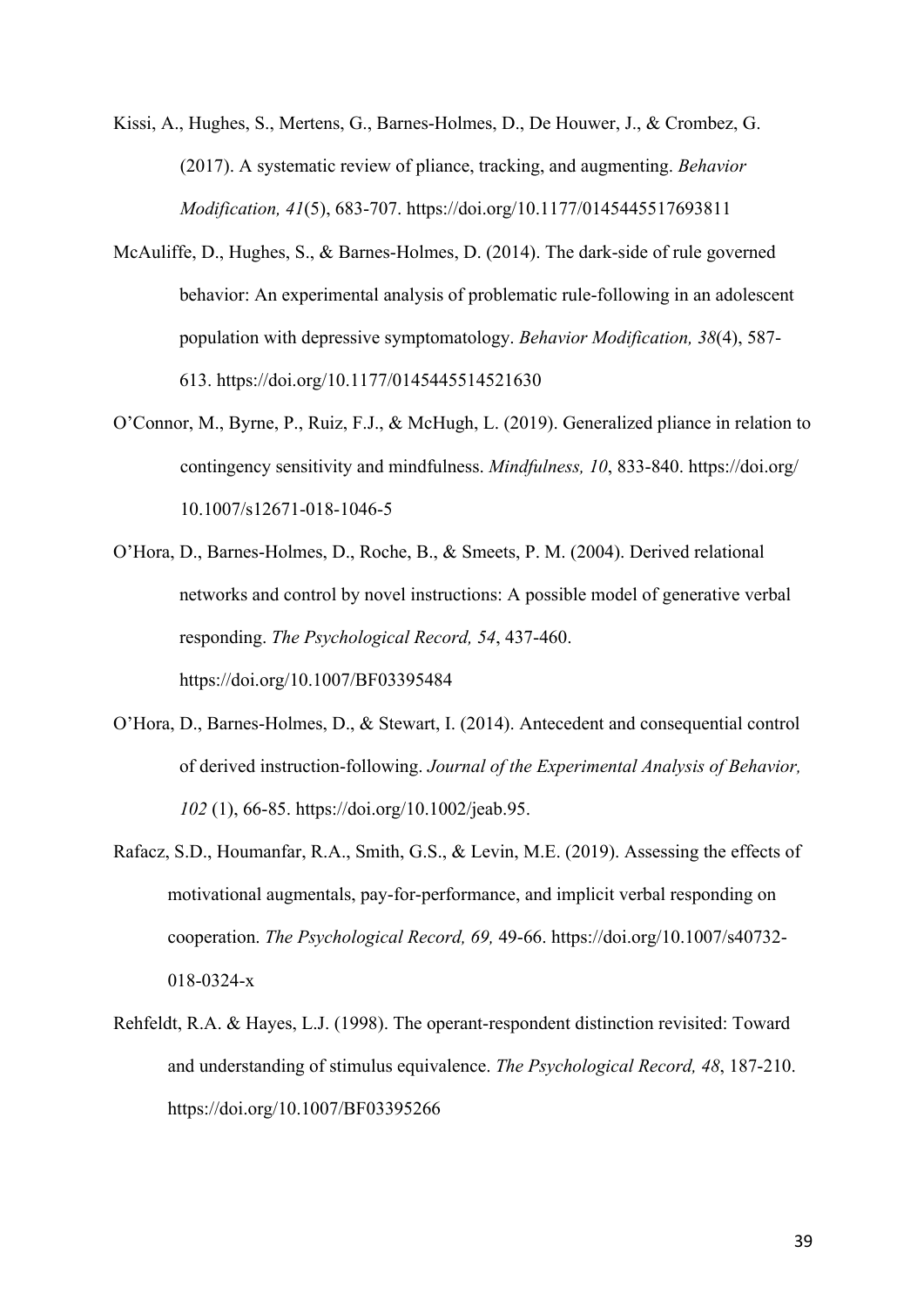Ruiz, F.J., García-Martín, M.B., Suárez-Falcón, J.C., Bedoya-Valderrama, L., Segura-Vargas, M.A., Peña-Vargas, A., Peña-Vargas, A., Henao, A.M., Ávila-Campos, J.E. (2020). Development and initial validation of the Generalized Tracking Questionnaire. *PLoS ONE, 15*(6): e0234393. https://doi.org/10.1371/journal.pone.0234393

- Ruiz, F.J., Suárez-Falcón, J.C., Barbero-Rubio, A., & Flórez, C.L. (2019). Development and initial validation of the generalized pliance questionnaire. Journal of Contextual Behavioral Science, 12, 189-198. https://doi.org/10.1016/j.jcbs.2018.03.003
- Ruiz-Martínez, Y., Hernández-Buitrago, P., & Quiroga Baquero, L.A. (2019). Effects of differential training in rule-governed behavior on compliance with traffic rules by pedestrians. *Interamerican Journal of Psychology, 53*(3), 399-416. https://doi.org/10.30849/rip/ijp.v53i3.883
- Salazar, D.M., Ruiz, F.J., Flórez, C.L., & Suárez-Falcón, J.C. (2018). Psychometric properties of the generalized pliance questionnaire-children. *International Journal of Psychology and Psychological Therapy, 18*(3), 273-287.
- Sidman, M. (1994). Equivalence relations and behavior: A research story. Authors Cooperative.
- Skinner, B.F. (1953). *Science and Human Behavior.* Macmillan.
- Skinner, B.F. (1957) Verbal Behavior. Appelton-Century-Crofts.
- Skinner, B.F. (1966). An operant analysis of problem solving. In B. Keinmuntz (Eds.), Problem-solving: Research, method, and therapy (pp. 225-257). Wiley.
- Stapleton, A. & McHugh, L. (2020). Adolescent correlates of the generalized pliance questionnaire - children. *Journal of Contextual Behavioral Science, 15,* 131-134. https://doi.org/10.1016/j.jcbs.2019.12.006